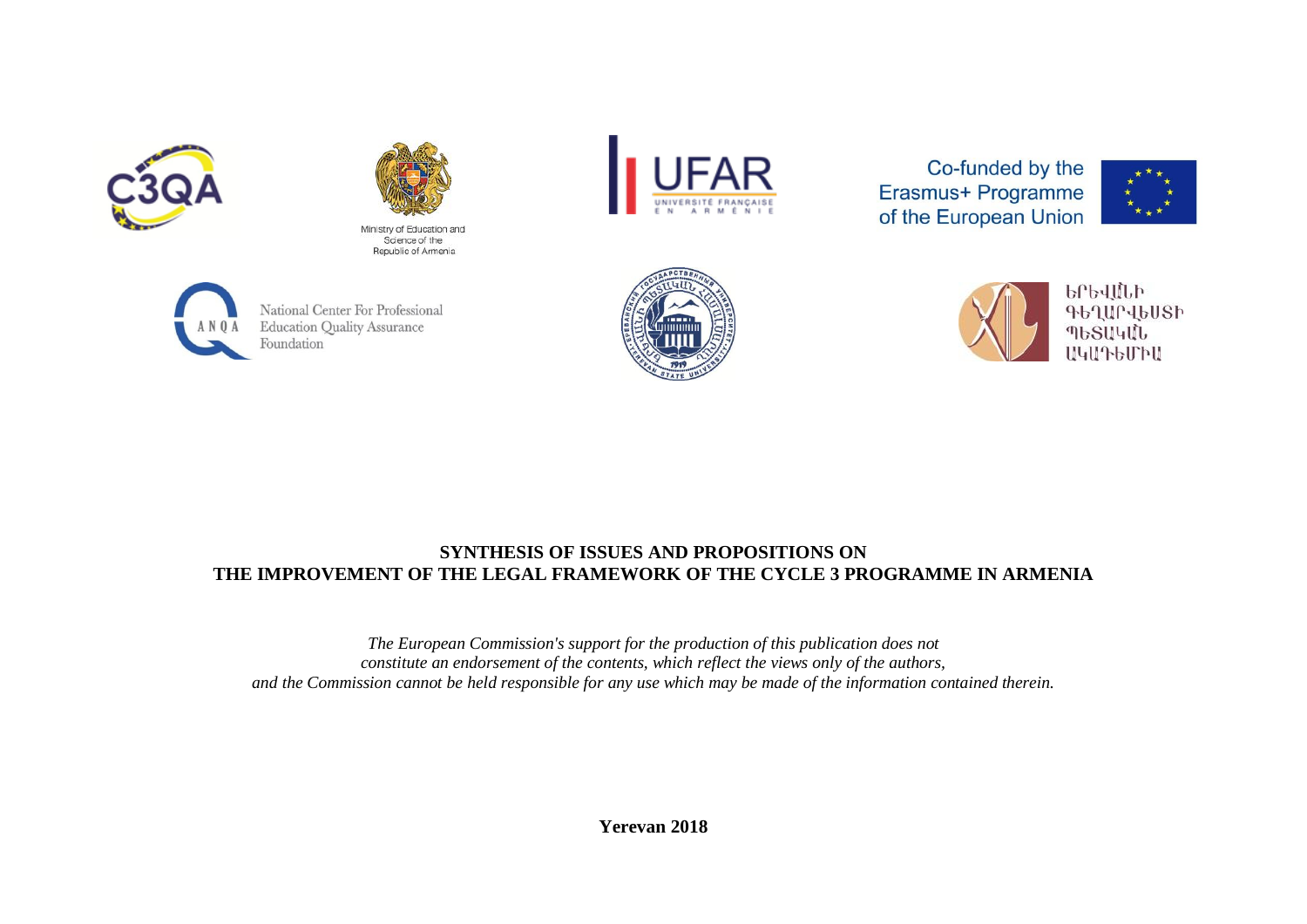The synthesis is produced in the framework of the Erasmus+ "Promoting internationalization of research through establishment and operationalization of Cycle 3 Quality Assurance System in line with the European Integration" (C3QA) project.

This synthesis is a collaborative work implemented by all the partner institutions (French University in Armenia, Ministry of Education and Science of the Republic of Armenia, Yerevan State University, State Academy of Fine Arts of Armenia, the results have been summarized by the National Centre for Professional Education Quality Assurance Foundation).

| <b>Salzburg principle</b>                                                                                                                                                                                                                                                                                                    | <b>Regulatory field</b>                                                                                                                                                                                                                                                                                                               | <b>Issue</b>                                                                                                                                                                                                                                                                                                                                                                                                                                            | <b>Proposition for improvement</b>                                                                                                                                                                                                                                                                                                                                                                                                                                                                  |
|------------------------------------------------------------------------------------------------------------------------------------------------------------------------------------------------------------------------------------------------------------------------------------------------------------------------------|---------------------------------------------------------------------------------------------------------------------------------------------------------------------------------------------------------------------------------------------------------------------------------------------------------------------------------------|---------------------------------------------------------------------------------------------------------------------------------------------------------------------------------------------------------------------------------------------------------------------------------------------------------------------------------------------------------------------------------------------------------------------------------------------------------|-----------------------------------------------------------------------------------------------------------------------------------------------------------------------------------------------------------------------------------------------------------------------------------------------------------------------------------------------------------------------------------------------------------------------------------------------------------------------------------------------------|
| The<br>1.<br>core<br>component of doctoral<br>training<br>is<br>the<br>advancement<br>of<br>knowledge<br>through<br>original research. At the<br>it<br>is<br>time<br>same<br>recognized that doctoral<br>training<br>must<br>increasingly<br>meet the<br>needs of an employment<br>market that is<br>wider<br>than academia. | Regulation<br>$\alpha$<br>$\bullet$<br>Organization of Doctoral<br>Education in Armenia.<br>Decree of the RA Minister<br>of Education and Science<br>of 21 July 2010 N 1167-N<br>on "Introduction of a<br>Credit System in<br>Postgraduate Professional<br><b>Educational Programmes</b><br>(Aspirantura and External<br>Researcher)" | 1) Several Armenian HEIs do not meet the<br>increasing needs of the employment market<br>outside of academia as the training by doing<br>research provides doctoral candidates with<br>narrow professional knowledge and skills<br>within a specific discipline while the core<br>transferable skills and competences are not $\bullet$<br>well-developed due to the poor implementation<br>of the educational component of the Doctoral<br>programmes. | The 3rd level qualification descriptors<br>of the National Qualification<br>Framework for Higher Education of<br>Armenia should be made operational<br>and applied when conferring Doctoral<br>degrees.<br>Jointly organize (by the Armenian<br>HEIs) inter-institutional<br>modules/courses to develop doctoral<br>candidate's transferable skills and<br>competences.<br>Develop an individual research plan for<br>doctoral candidates including<br>components of multidisciplinary<br>research. |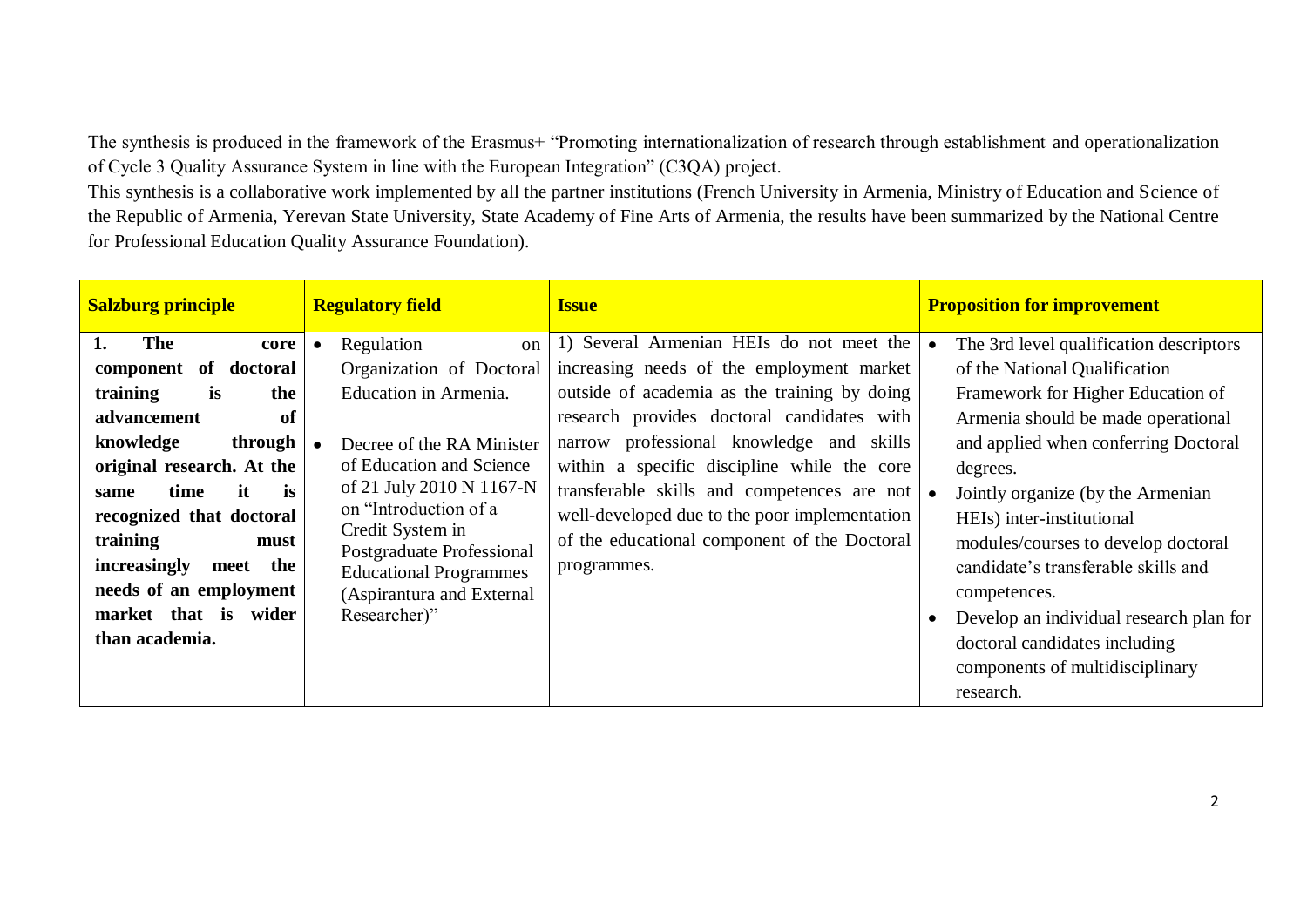|    |                                   |           |                        |    | HEIs sometimes overemphasize the role of<br>transferable courses hindering research<br>activities and leading doctoral candidates to<br>hunt for credits.<br>The 3rd article of the Regulation on<br>Organization of Doctoral Education in<br>Armenia states that "the full workload of<br>a PhD student is 180 credits, which consists<br>of two interconnected parts: academic and<br>research". As an outcome of this broad<br>spectrum highlighted in the regulation,<br>some TLIs might have an irrelevant number<br>of disciplines taught. This might lead to a<br>misbalance between academic and research<br>operations, overload the PhD student and<br>ultimately impede the process of carrying<br>out research. |           | To settle a maximum number of<br>disciplines a doctoral candidate will<br>have to undertake.<br>In order to make sure all disciplines<br>included in the curriculum are in line<br>with the specialization and enhance the<br>acquisition<br>of<br>corresponding<br>knowledge<br>skills,<br>and<br>a<br>very<br>meticulous mapping of ILOs must be<br>carried out. The outcomes must be<br>discussed both within Chairs and<br>Scientific Councils and must be ratified<br>by all the members.<br>Promote the development of research-<br>oriented transferable skills starting<br>from master's degree programs. |
|----|-----------------------------------|-----------|------------------------|----|-----------------------------------------------------------------------------------------------------------------------------------------------------------------------------------------------------------------------------------------------------------------------------------------------------------------------------------------------------------------------------------------------------------------------------------------------------------------------------------------------------------------------------------------------------------------------------------------------------------------------------------------------------------------------------------------------------------------------------|-----------|-------------------------------------------------------------------------------------------------------------------------------------------------------------------------------------------------------------------------------------------------------------------------------------------------------------------------------------------------------------------------------------------------------------------------------------------------------------------------------------------------------------------------------------------------------------------------------------------------------------------|
|    |                                   |           |                        | 2) | The links between the HEIs and labor<br>market are week (especially in the field of<br>art).                                                                                                                                                                                                                                                                                                                                                                                                                                                                                                                                                                                                                                | $\bullet$ | Advise the Government of the Republic<br>of Armenia to set priority dimensions<br>for innovative research.<br>Plan the admission should according to<br>the labour market needs and priorities.<br>Define the market field and market<br>needs for conducting research in                                                                                                                                                                                                                                                                                                                                         |
| 2. | <b>Embedding</b><br>$\mathbf{in}$ | $\bullet$ | Government Decision of |    | Currently there exists national legislation                                                                                                                                                                                                                                                                                                                                                                                                                                                                                                                                                                                                                                                                                 | $\bullet$ | design, fine arts and applied arts.<br>Need to change and amend relevant                                                                                                                                                                                                                                                                                                                                                                                                                                                                                                                                          |
|    |                                   |           |                        |    |                                                                                                                                                                                                                                                                                                                                                                                                                                                                                                                                                                                                                                                                                                                             |           | 3                                                                                                                                                                                                                                                                                                                                                                                                                                                                                                                                                                                                                 |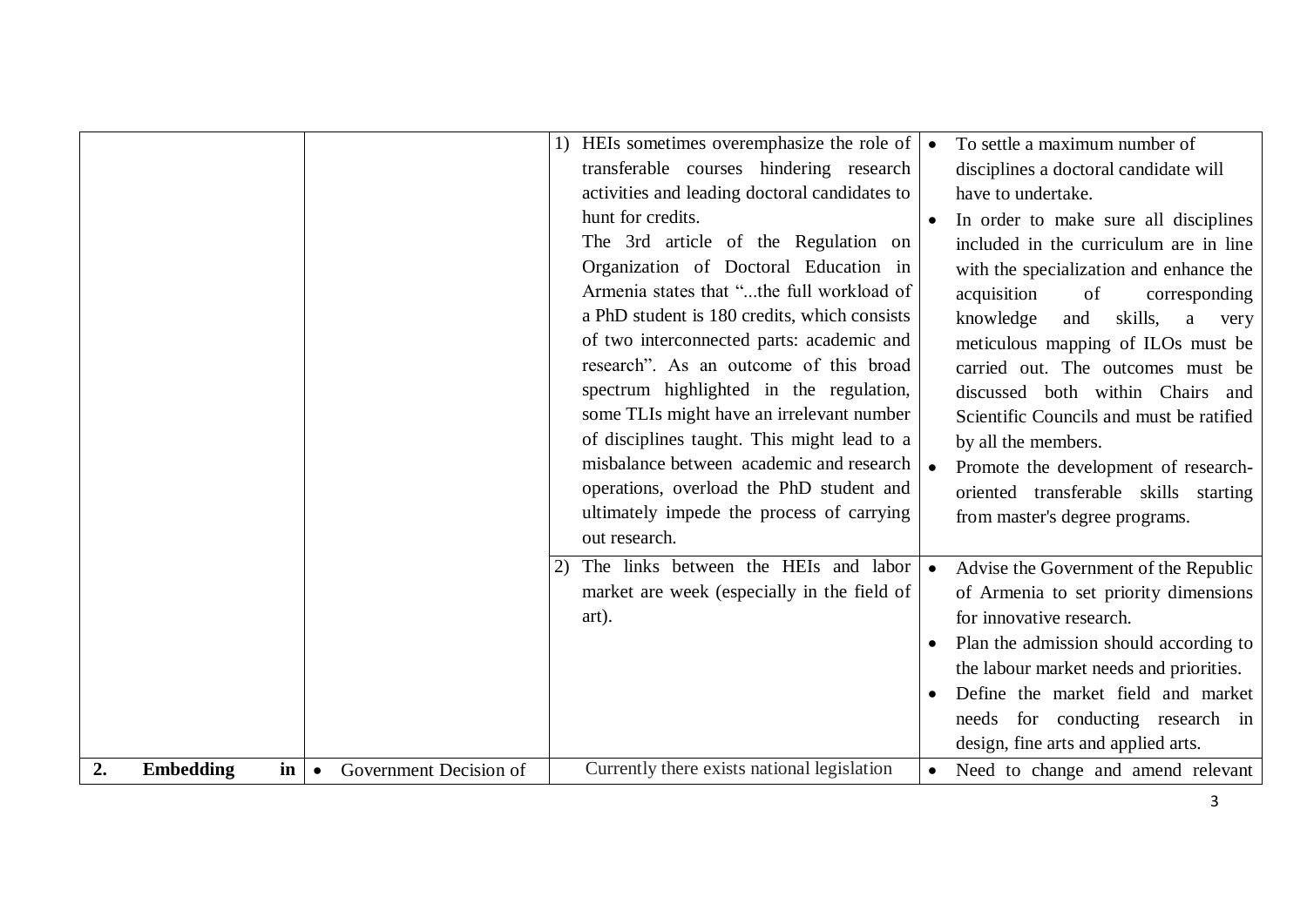| institutional<br>strategies | 8 August 1997 N 327 on      | regulating the entrance, study and degree    | national regulations, documentation          |
|-----------------------------|-----------------------------|----------------------------------------------|----------------------------------------------|
| and policies: universities  | "Procedures"<br>for         | awarding procedures in Cycle 3               | and legislative frameworks.                  |
| as institutions need to     | Scientific<br>Awarding      | programmes. They represent core              | Questions posed by the Ministry<br>$\bullet$ |
| assume responsibility for   | Degrees in the Republic     | requirements and principles; however HEIs    | representatives: In the context of the       |
| ensuring<br>that<br>the     | of Armenia"                 | are free to set further procedures for their | "Erasmus+ C3QA" project should the           |
| doctoral<br>programmes      |                             | Cycle 3 programmes if they are consistent    | admission,<br>study and completion           |
| and research training       | Regulation<br><sub>on</sub> | with the national legislation. Nevertheless, | procedures<br>be regulated<br>by the         |
| they offer are designed     | Organization of Doctoral    | the administrative procedures of the legal   | government or should this process be         |
| to meet new challenges      | Education in Armenia.       | acts regulating Cycle 3 may be described     | carried out and regulated entirely by        |
| and include appropriate     | The list of the scientific  | as more precise than general.                | Higher Education Institutions<br>the         |
| professional<br>career      | specialties in the Republic |                                              | (HEIs) and other institutions providing      |
| development                 | of Armenia                  | academic<br>Postgraduate<br>degrees<br>are   | Cycle 3 programmes as a core part of         |
| opportunities.              |                             | awarded by the specialised councils on the   | freedom<br>their<br>academic<br>and          |
|                             |                             | basis of formal doctoral thesis defense. The | institutional<br>Otherwise,<br>autonomy.     |
|                             |                             | Supreme Certifying Commission of the         | should the general framework for             |
|                             |                             | Ministry of Education and Science of the     | admission, study and completion exist        |
|                             |                             | Republic of Armenia confers diplomas to      | on national level, where minimal             |
|                             |                             | the awardees. The specialised councils are   |                                              |
|                             |                             | established by the SCC at the scientific and | requirements are set by the national         |
|                             |                             | HEIs, scientific manufacturing companies,    | legislation and further requirements are     |
|                             |                             | scientific<br>technological<br>and           | developed and set by the HEIs and            |
|                             |                             | organizations. The SCC also decides other    | other institutions providing Cycle 3         |
|                             |                             | crucial requirements and procedures on the   | programmes?                                  |
|                             |                             |                                              |                                              |
|                             |                             | Cycle 3 level, especially in the process     | Within the scope of the C3QA project         |
|                             |                             | when the dissertation is entering the        | it is excepted to address the following      |
|                             |                             | defence part. Such policy and regulation     | matter: if it is necessary to review the     |
|                             |                             | sometimes are considered as not consistent   |                                              |
|                             |                             |                                              | 4                                            |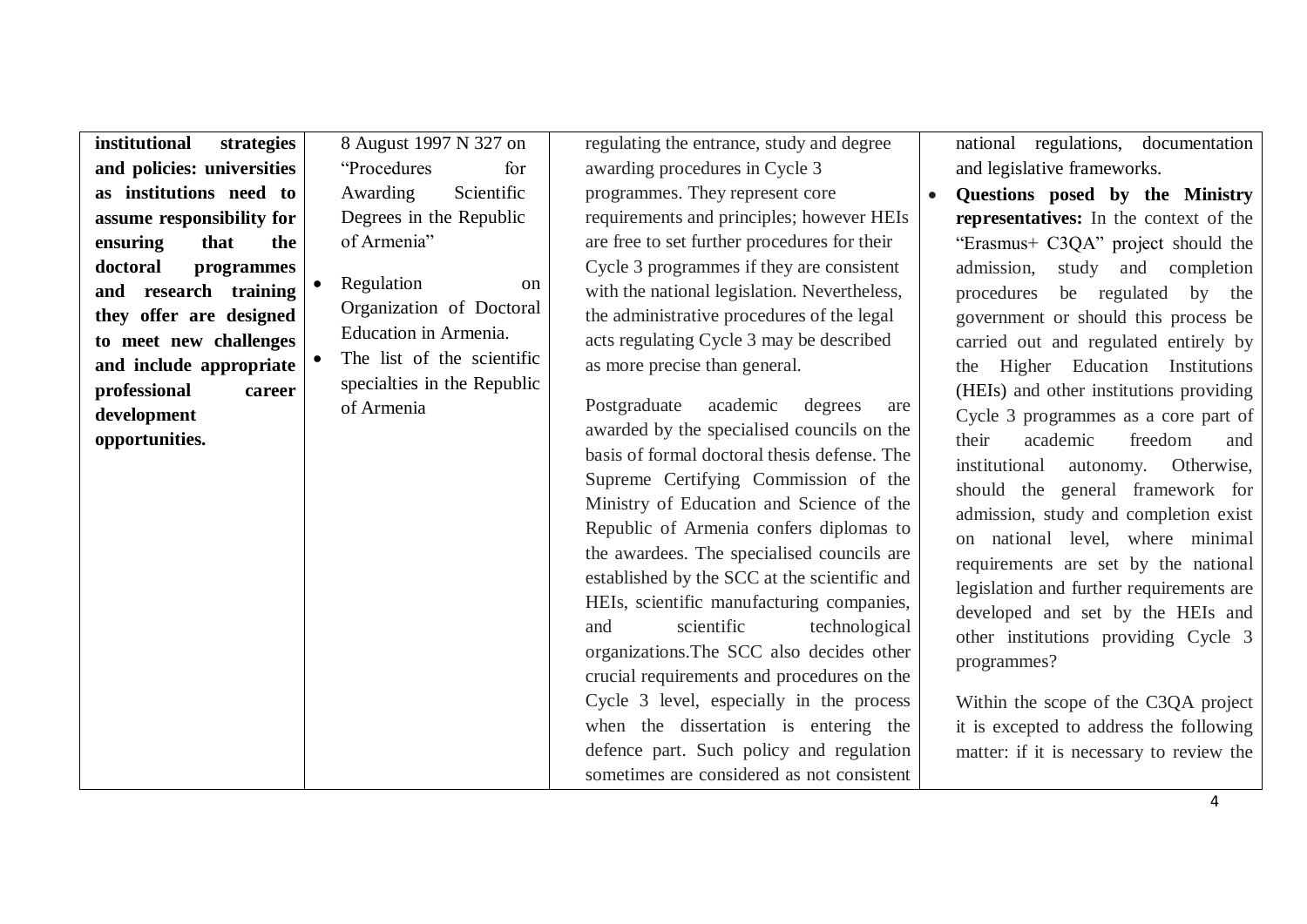|  | with<br>enough<br>standards and requirements on institutional<br>autonomy and academic freedom. | the    | established | <b>EHEA</b> | current procedures on conferring the<br>Cycle 3 degrees in favor of enhancing<br>the role of HEIs and other institutions<br>providing doctoral programmes in this<br>process or the current regulation may                                                                                                                                                                                                |
|--|-------------------------------------------------------------------------------------------------|--------|-------------|-------------|-----------------------------------------------------------------------------------------------------------------------------------------------------------------------------------------------------------------------------------------------------------------------------------------------------------------------------------------------------------------------------------------------------------|
|  |                                                                                                 |        |             |             | not be considered a direct violation of<br>the Bologna Process principles on<br>institutional and academic autonomy?                                                                                                                                                                                                                                                                                      |
|  | 1) Professional<br>opportunities after graduation are very<br>limited.                          | career |             | development | To renovate the list of the scientific<br>specialties by including the ones which<br>are more demanded by the labor market<br>outside of the academia, establish<br>professional doctorates<br>in<br>some<br>professional fields. There is a need for<br>creating strong research environments<br>and mechanisms for enhancing quality<br>of research training.<br>Monitor the scientific progress of the |
|  |                                                                                                 |        |             |             | individual<br>doctoral candidates<br>by<br>achieved scientific results and career<br>tracking.<br>HEIs should amend their strategies<br>selecting several main directions of<br>research<br>thus<br>making<br>doctoral<br>candidates'<br>development<br>career                                                                                                                                            |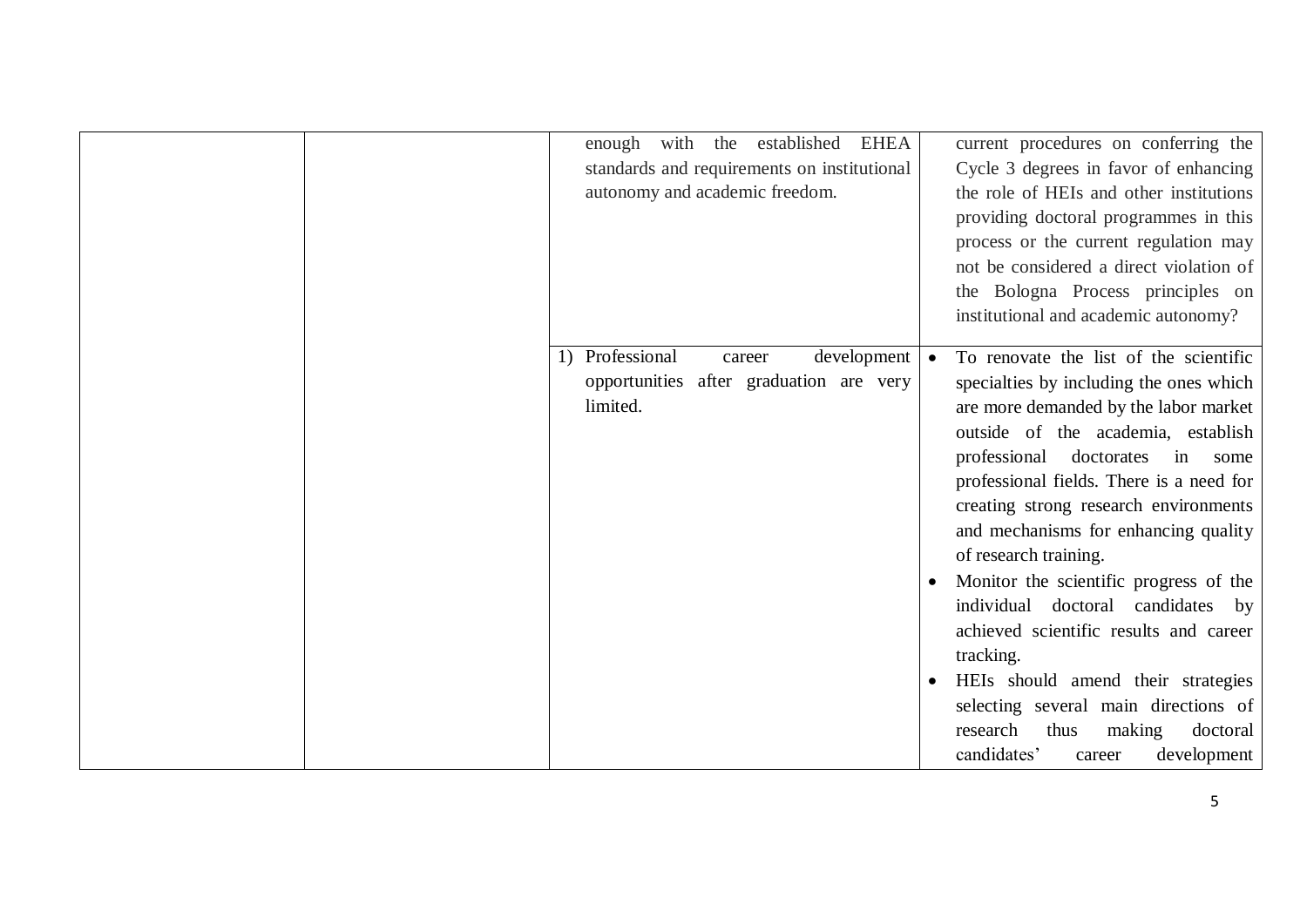|  | Article II, point 7 of the Regulation on<br>2)<br>Government "Procedures for Awarding<br>Scientific Degrees in the Republic of<br>Armenia"<br>" the PhD thesis is considered to be a<br>technical, economic or technological work,<br>which puts forward a solution to a vital<br>issue in the field, or else reveals some new<br>challenges" This means, there should be<br>a constant and uninterrupted link with the<br>labor market, and the outside world in<br>general, in order to make sure the doctoral<br>candidate has an overall idea of current<br>tendencies, and that the work s/he<br>undertakes is not thoroughly cut from the<br>outside world. This, in its turn, will ensure<br>candidate<br>doctoral<br>has<br>the<br>more<br>opportunities to advance his/her career<br>after his/her research operations<br>are | opportunities more transparent and<br>complying with the needs of the labour<br>market thus gaining a financial support<br>from the market.<br>Refreshing the list of scientific<br>specializations to include the ones<br>which are in line with current<br>tendencies.<br>Discuss the possibilities of involving a<br>labour market representative from the<br>corresponding field, while elaborating<br>the topic of the thesis. |
|--|----------------------------------------------------------------------------------------------------------------------------------------------------------------------------------------------------------------------------------------------------------------------------------------------------------------------------------------------------------------------------------------------------------------------------------------------------------------------------------------------------------------------------------------------------------------------------------------------------------------------------------------------------------------------------------------------------------------------------------------------------------------------------------------------------------------------------------------|-------------------------------------------------------------------------------------------------------------------------------------------------------------------------------------------------------------------------------------------------------------------------------------------------------------------------------------------------------------------------------------------------------------------------------------|
|  | complete.                                                                                                                                                                                                                                                                                                                                                                                                                                                                                                                                                                                                                                                                                                                                                                                                                              |                                                                                                                                                                                                                                                                                                                                                                                                                                     |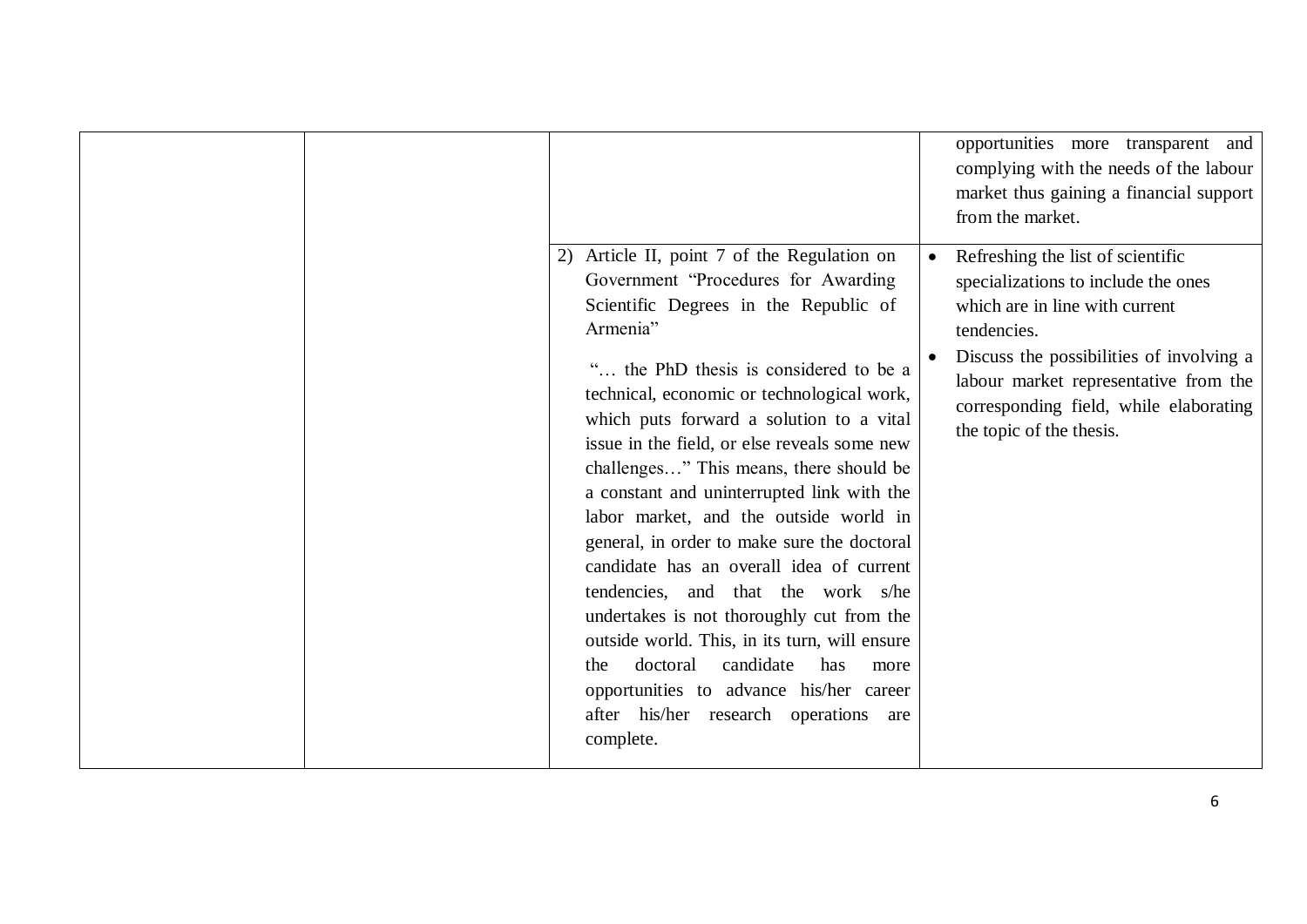| The importance of $\cdot$<br>3.<br>the<br>rich<br>diversity:<br>diversity<br>of doctoral<br>programmes in Europe -<br>including<br>joint<br>$dotorates - is a strength$<br>which<br>has<br>be<br>to | $\bullet$ | Regulation<br>on<br>Organization of Doctoral<br>Education in the RA<br>The list of the scientific<br>specialties in the Republic<br>of Armenia | 1) | Interdisciplinarity is not regulated yet. In $\bullet$<br>dissertation topic<br>order to have a<br>border of<br>in the<br>approved<br>two<br>specialization areas a special consent of<br>the Supreme Accreditation Committee is<br>required. Regulatory framework for joint<br>Doctorates is not established yet.                                                                                       | Develop special regulations promoting<br>encouraging<br>interdisciplinary<br>and<br>research and organization of joint<br>Doctorates with foreign and local HEIs.<br>Study the experience of HEIs who have<br>already carried out interdisciplinary<br>and/or joint thesis. Based on the                                                                            |
|-----------------------------------------------------------------------------------------------------------------------------------------------------------------------------------------------------|-----------|------------------------------------------------------------------------------------------------------------------------------------------------|----|----------------------------------------------------------------------------------------------------------------------------------------------------------------------------------------------------------------------------------------------------------------------------------------------------------------------------------------------------------------------------------------------------------|---------------------------------------------------------------------------------------------------------------------------------------------------------------------------------------------------------------------------------------------------------------------------------------------------------------------------------------------------------------------|
| underpinned by quality<br>and sound practice.                                                                                                                                                       |           |                                                                                                                                                |    |                                                                                                                                                                                                                                                                                                                                                                                                          | revealed<br>elaborate<br>outcomes<br>a<br>regulation that will enhance<br>the<br>implementation of interdisciplinary<br>and/or joint PhD theses.<br>Cooperate with numerous<br>foreign<br>universities and be involved in relevant<br>international projects.<br>Establish a culture of interdisciplinary<br>research<br>with<br>than<br>more<br>one<br>supervisor. |
|                                                                                                                                                                                                     |           |                                                                                                                                                | 2) | Another arguable matter creating an<br>obstacle for multi and inter-disciplinary<br>research is a list of SCC specialty codes<br>listing fields of science, specialty and the<br>sphere of awards in which the doctoral<br>candidates are expected to major and be<br>awarded with doctoral degrees depending<br>on what area they have chosen to write a<br>dissertation in. When reviewing the list of | Review the policy the SCC on the list<br>specialized<br>councils<br>and<br>of<br>specialties in favor of multi and<br>interdisciplinary approaches.                                                                                                                                                                                                                 |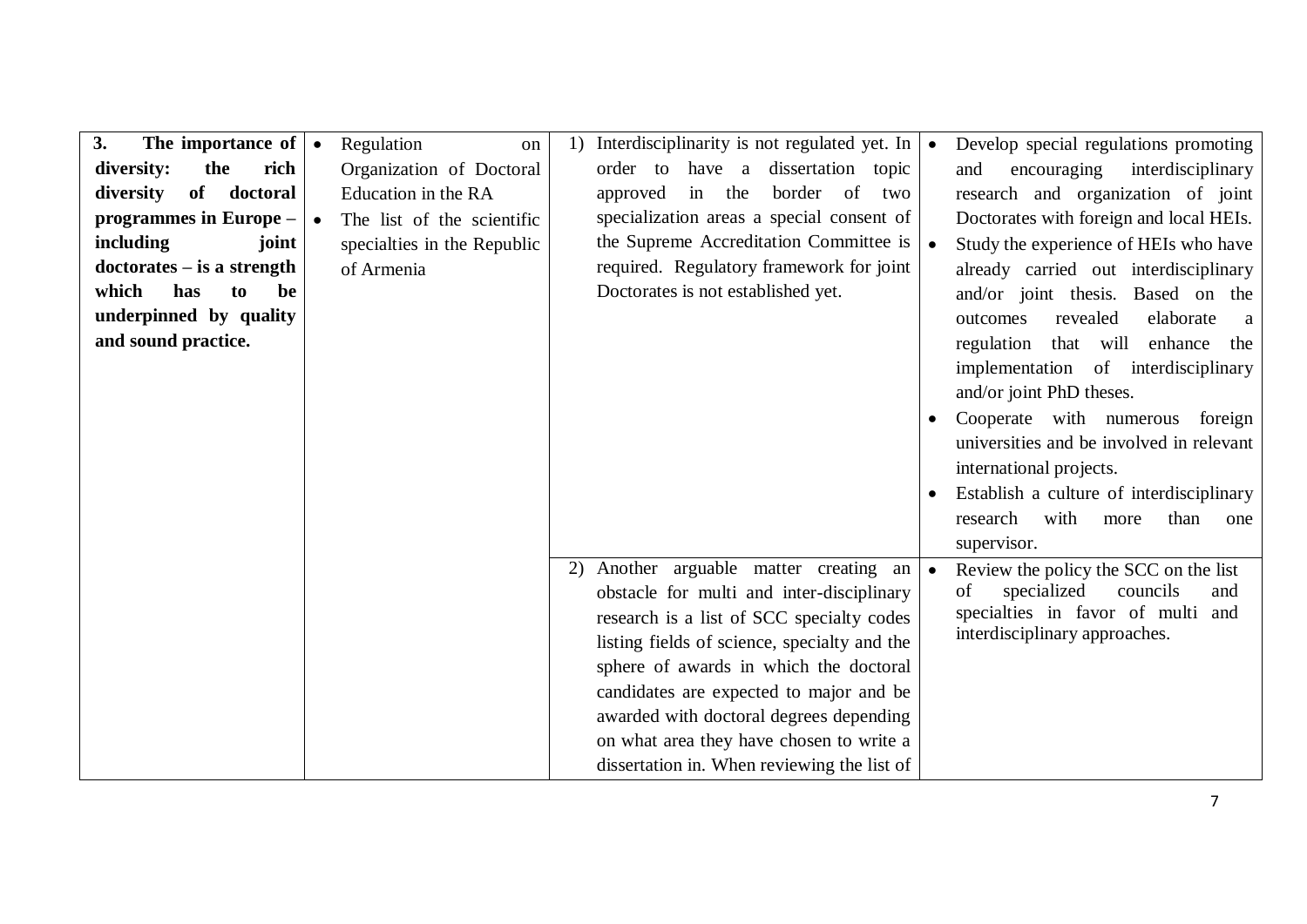|                                                                                                                                                                                                                                                                                          |                                                                          | specialties liable to research degree<br>awards one may question the multi and<br>interdisciplinary<br>opportunities<br>for<br>researchers<br>engaged<br>in Cycle<br>3<br>programmes as the disciplines listed in<br>that list are very narrow and concrete.                                                                                                                                                                                                                            |                                                                                                                                                                                                                                                                                                                                                                                                                                                                                                                                                                                                                                                                                                                                                       |
|------------------------------------------------------------------------------------------------------------------------------------------------------------------------------------------------------------------------------------------------------------------------------------------|--------------------------------------------------------------------------|-----------------------------------------------------------------------------------------------------------------------------------------------------------------------------------------------------------------------------------------------------------------------------------------------------------------------------------------------------------------------------------------------------------------------------------------------------------------------------------------|-------------------------------------------------------------------------------------------------------------------------------------------------------------------------------------------------------------------------------------------------------------------------------------------------------------------------------------------------------------------------------------------------------------------------------------------------------------------------------------------------------------------------------------------------------------------------------------------------------------------------------------------------------------------------------------------------------------------------------------------------------|
| <b>Doctoral</b><br>4.<br>candidates as early stage<br>researchers: should be<br>recognized<br>as<br>professionals<br>with<br>$\overline{\phantom{0}}$<br>commensurate rights -<br>make<br>who<br>key<br>$\mathbf{a}$<br>contribution<br>the<br>to<br>creation<br>of<br>new<br>knowledge. | Regulation on<br>Organization of Doctoral<br><b>Education in Armenia</b> | 1) Currently the regulation and corresponding<br>signed with the<br>doctoral<br>contracts<br>candidates have some articles about the<br>rights and responsibilities of doctoral<br>candidates, yet at times the scope of the<br>rights is not respected.<br>Doctoral candidates are not always treated<br>as early stage researchers, i.e. employees of<br>the institution. They don't have adequate<br>rights<br>and responsibilities<br>like<br>the<br>university academic staff has. | Adequate standards of social security<br>(health care and parental leave,<br>unemployment benefits, contributions<br>to pension schemes, accident insurance,<br>etc.) for the doctoral candidates should<br>be established. These rights and<br>responsibilities should be formulated in<br>candidate,<br>between<br>agreements<br>supervisor and institution.<br>Reinforce<br>the role<br>doctoral<br>$\bullet$<br>- of<br>candidates by including more articles in<br>the contracts, by raising the awareness<br>and by increasing the number of hours<br>taught throughout the academic year.<br>motivation<br>of doctoral<br>Increase<br>candidates<br>be<br>to<br>engaged<br>in<br>institution's governance<br>Develop doctoral program handbook |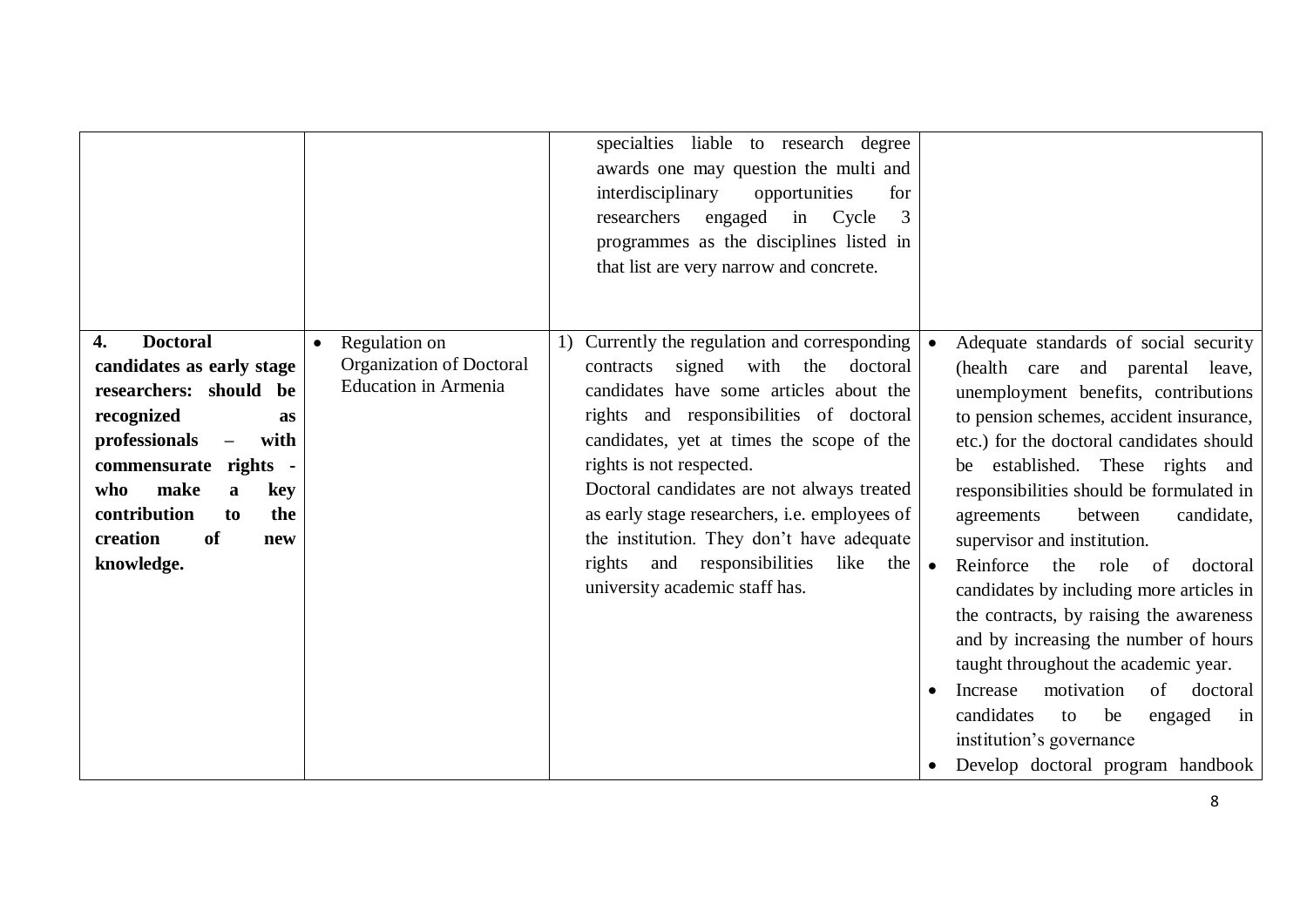|                                                                                                                                                                                                                                                                                                                                                                    |           |                                                                     |    |                                                                                                                                                                                                                                                                                                                                                                                                                                                                                                                                                                                 |           | with detail description of learning<br>objectives and plans of achievement in                                                                                                                                                                                                                                                                                                                                                                                                                                                                                      |
|--------------------------------------------------------------------------------------------------------------------------------------------------------------------------------------------------------------------------------------------------------------------------------------------------------------------------------------------------------------------|-----------|---------------------------------------------------------------------|----|---------------------------------------------------------------------------------------------------------------------------------------------------------------------------------------------------------------------------------------------------------------------------------------------------------------------------------------------------------------------------------------------------------------------------------------------------------------------------------------------------------------------------------------------------------------------------------|-----------|--------------------------------------------------------------------------------------------------------------------------------------------------------------------------------------------------------------------------------------------------------------------------------------------------------------------------------------------------------------------------------------------------------------------------------------------------------------------------------------------------------------------------------------------------------------------|
| The crucial role of<br>5.<br>supervision<br>and<br>assessment: in respect of<br>individual<br>doctoral<br>candidates,<br>arrangements<br>for<br>supervision<br>and<br>should<br>be<br>assessment<br>based on a transparent<br>contractual framework<br>of shared responsibilities<br>between<br>doctoral<br>candidates,<br>supervisors<br>and the institution (and | $\bullet$ | Regulation<br>on<br>Organization of Doctoral<br>Education in the RA | 1) | Poor supervision of Doctoral candidates.<br>The supervision doctoral candidates does<br>not always follow and/or have a pre-set<br>scheme or timetable. At times it is quite<br>difficult to set time and venue for<br>supervisor-doctoral candidate meetings,<br>since either both are overloaded, or the<br>supervisor does not necessarily have the<br>skills and/or desire to supervise. As a result<br>there is low quality of the defended<br>dissertations and low completion rate.<br>As a result low quality of the defended<br>dissertations and low completion rate. |           | line with policy of an institution.<br>An institutional regulation on terms and<br>obligations of doctoral candidates,<br>supervisors and the institution should<br>be introduced by universities, which<br>should be fixed in a signed contract<br>(agreement) between the three parties.<br>Set mechanisms for supervisors'<br>professional<br>development<br>(having<br>procedures<br>necessary<br>to<br>train<br>both methodology-wide<br>supervisors<br>and regulation-wide).<br>Develop mechanisms to increase the<br>motivation and professional experience |
| where<br>appropriate<br>including<br>other<br>partners).                                                                                                                                                                                                                                                                                                           |           |                                                                     | 2) | Supervisors<br>encouraged<br>are<br>not<br><sub>or</sub><br>punished when their doctoral candidates<br>present good or bed results; there are<br>neither<br>interuniversity<br>state<br>nor<br>mechanisms for this.                                                                                                                                                                                                                                                                                                                                                             | $\bullet$ | exchange among supervisors.<br>Having necessary schemes<br>and/or<br>mechanisms to monitor the process of<br>supervising to ensure the quality is<br>there.                                                                                                                                                                                                                                                                                                                                                                                                        |
| Achieving critical<br>6.<br>mass:Doctoral<br>pro-<br>grammes should seek to<br>achieve critical mass and                                                                                                                                                                                                                                                           | $\bullet$ | Regulation<br>on<br>Organization of Doctoral<br>Education in the RA | 1) | The necessity to make critical mass<br>stronger is essential especially by involving<br>international actors. The importance of<br>giving doctoral candidates an opportunity                                                                                                                                                                                                                                                                                                                                                                                                    |           | Initiate new internal and international<br>projects<br>enable<br>to<br>grant<br>new<br>cooperation<br>national<br>at<br>and<br>international levels.                                                                                                                                                                                                                                                                                                                                                                                                               |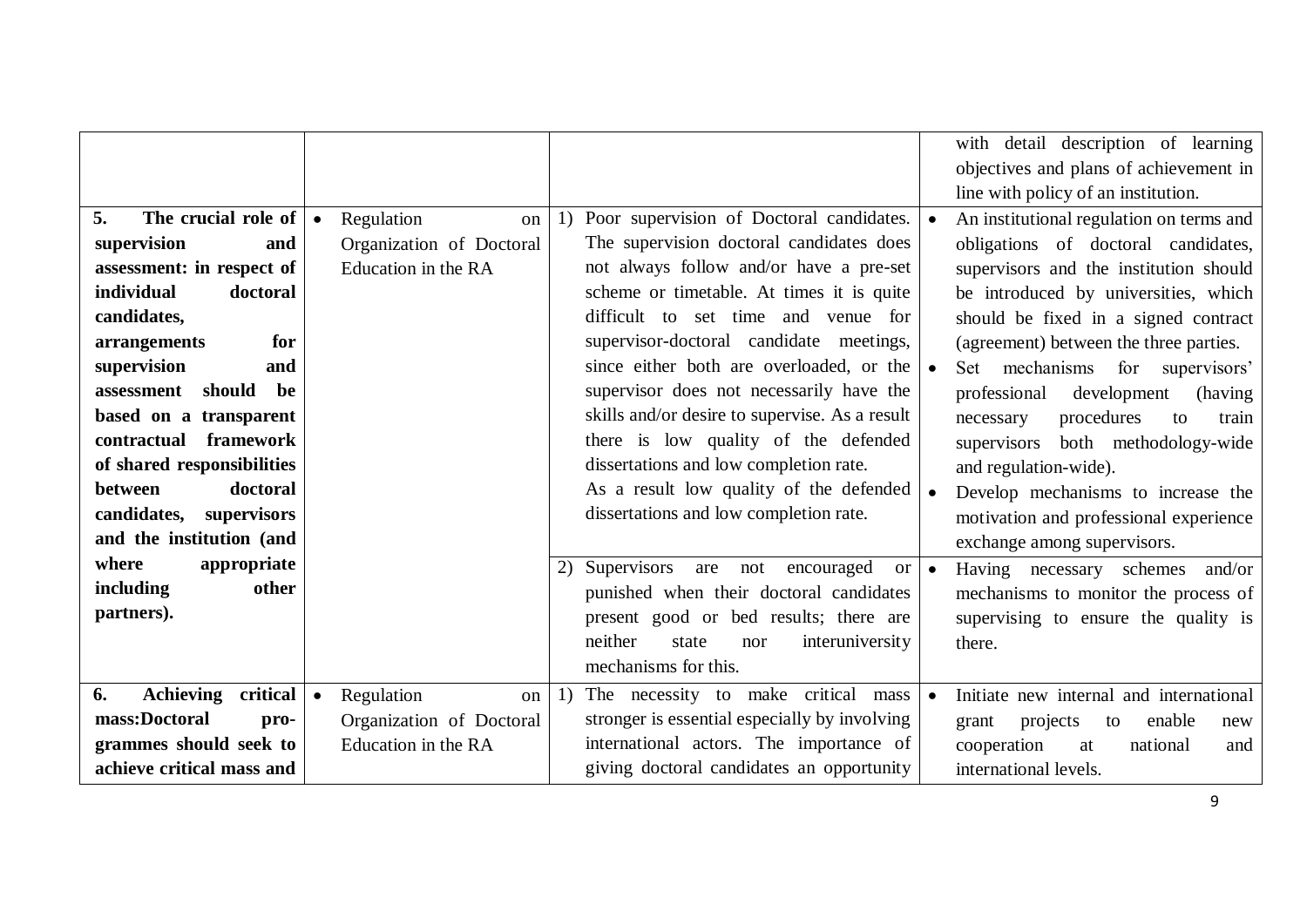| should draw on different    |                               | to work in different research environment       |                  | Establish new institutional centralized  |
|-----------------------------|-------------------------------|-------------------------------------------------|------------------|------------------------------------------|
| of<br>innovative<br>types   |                               | including virtual research networks was         |                  | structures (units) at big HEIs with the  |
| practice<br>being           |                               | emphasized by the partner universities.         | responsibility   | of<br>admission,                         |
| introduced<br>in univer-    |                               |                                                 |                  | organization, monitoring and quality     |
| Europe,<br>sities<br>across |                               |                                                 |                  | control over the research training of    |
| bearing in mind that        |                               |                                                 |                  | Doctoral candidates. For the smaller     |
| different solutions may     |                               |                                                 |                  | HEIs such kind of inter-institutional    |
| appropriate<br>be<br>to     |                               |                                                 |                  | units and virtual research networks are  |
| different contexts and in   |                               |                                                 |                  | suggested to create in order to achieve  |
| particular across larger    |                               |                                                 |                  | the critical mass of Doctoral candidates |
| and smaller European        |                               |                                                 | and scholars.    |                                          |
| countries. These range      |                               |                                                 | Provide          | candidates<br>doctoral<br>an             |
| from graduate schools in    |                               |                                                 |                  | opportunity to work in different         |
| major universities to       |                               |                                                 |                  | research environments by collaborating   |
| international,<br>national  |                               |                                                 |                  | with research related institutions at    |
| colla-<br>regional<br>and   |                               |                                                 |                  | regional, national and international     |
| boration<br>between         |                               |                                                 |                  | level, as well as with governments and   |
| universities.               |                               |                                                 | business sector. |                                          |
|                             |                               |                                                 |                  |                                          |
| Duration: doctoral<br>7.    | Regulation<br>$\bullet$<br>on | According to the RA legislation, duration<br>1) |                  | Take into consideration the impact of    |
| should<br>programmes        | Organization of Doctoral      | of PhD studies varies from three to five        |                  | various factors while setting the length |
| within<br>operate           | Education in the RA           | years. Nevertheless, the effectiveness of       |                  | of doctoral studies and adopt a flexible |
| appropriate<br>time         |                               | the set duration has not been assessed.         |                  | approach to the timeframe of doctoral    |
| duration (three to four     |                               | Most of the HEIs claim that because of the      | programmes       | (for<br>disciplinary                     |
| years full-time as a rule). |                               | credit system introduction, the core time       |                  | differences, gender issues etc).         |
|                             |                               | spent on research has been reduced, and, as     |                  | Reduce required parallel activities of   |
|                             |                               |                                                 |                  |                                          |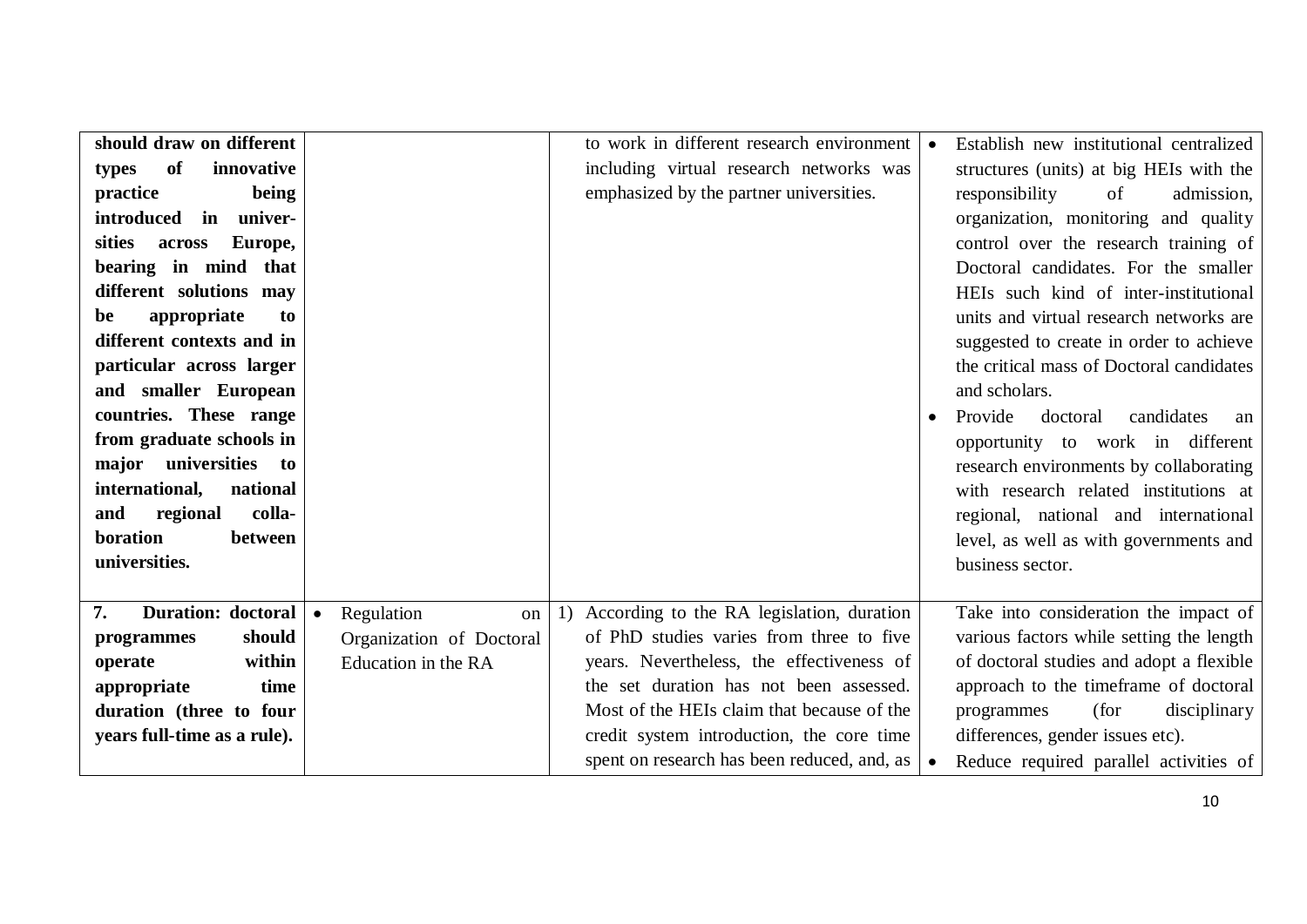|                           |           |                             |    | a matter of fact, doctoral candidates have   |           | doctoral candidates to allocate time to   |
|---------------------------|-----------|-----------------------------|----|----------------------------------------------|-----------|-------------------------------------------|
|                           |           |                             |    | to do their research during the last year of |           | focus on their research as well as to     |
|                           |           |                             |    | their study.                                 |           | exclude<br>administrative<br>procedures   |
|                           |           |                             |    | For some specialty areas (professional       |           | (thesis assessment and defence) from      |
|                           |           |                             |    | fields) the duration of Doctoral programms   |           | the overall duration of the PhD           |
|                           |           |                             |    | of a three-year period for full time studies |           | program completion.                       |
|                           |           |                             |    | is too short and unrealistic for completion  |           |                                           |
|                           |           |                             |    | of the dissertation.                         |           |                                           |
| 8.<br>The promotion of    | $\bullet$ | Regulation<br><sub>on</sub> |    | Poor implementation of the educational       |           | and embed<br>Review<br>the respective     |
| innovative structures: to |           | Organization of Doctoral    |    | of<br>Doctoral<br>component<br>structured    |           | transferable skills in the academic       |
| meet the challenge of     |           | Education in the RA         |    | which<br>would<br>develop<br>programmes      |           | programmes.                               |
| interdisciplinary         | $\bullet$ | The list of the scientific  |    | candidates' transferable/generic skills and  |           | Establish inter-institutional cooperation |
| training<br>and<br>the    |           | specialties in the Republic |    | competences.                                 |           | amongst Armenian HEIs for uniting         |
| of<br>development         |           | of Armenia                  |    |                                              |           | and sharing high quality teaching staff   |
| transferable skills.      |           |                             |    |                                              |           | deliver courses for transferable<br>to    |
|                           |           |                             |    |                                              |           | skills.                                   |
|                           |           |                             |    |                                              |           |                                           |
|                           |           |                             | 2) | HEIs sometimes overemphasize the role of     |           | Promote the development of research-      |
|                           |           |                             |    | these courses hindering research activities  |           | oriented transferable skills starting     |
|                           |           |                             |    | and leading doctoral candidates to hunt for  |           | from master's degree programs.            |
|                           |           |                             |    | credits.                                     |           | It is suggested that workload of this     |
|                           |           |                             |    |                                              |           | coursework not exceeds 1/4 of the         |
|                           |           |                             |    |                                              |           | workload<br>overall<br>Doctoral<br>of     |
|                           |           |                             |    |                                              |           |                                           |
|                           |           |                             |    |                                              |           | programme.                                |
|                           |           |                             |    | 3) The interdisciplinarity is not promoted.  | $\bullet$ | specialties of<br>The current narrow      |
|                           |           |                             |    |                                              |           | Doctoral education should be revised      |
|                           |           |                             |    |                                              |           |                                           |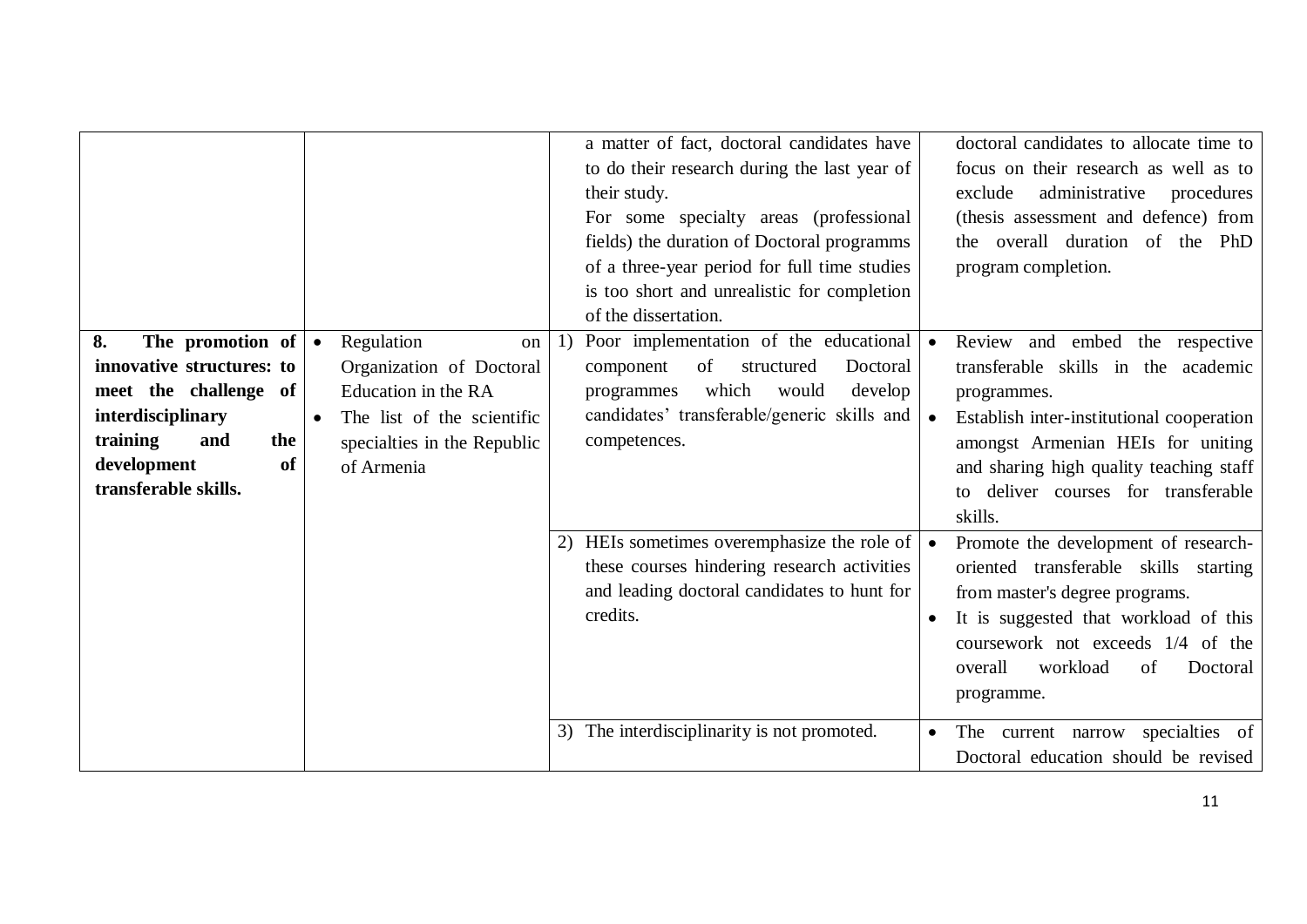|                                                                                                                                                                                                                                                                                        |                                                                                                                                                                                                                                                                                                                                                                                                                | and brought to coherence with state of<br>the art requirements of the knowledge<br>based economy through pulling down<br>the boundaries of traditional disciplines<br>the<br>opening<br>and<br>way<br>to<br>interdisciplinarity.<br><b>Structures</b><br>and<br>curricula should be open and flexible<br>enough to allow doctoral candidates to<br>undertake research and theses based on<br>interdisciplinary approach.              |
|----------------------------------------------------------------------------------------------------------------------------------------------------------------------------------------------------------------------------------------------------------------------------------------|----------------------------------------------------------------------------------------------------------------------------------------------------------------------------------------------------------------------------------------------------------------------------------------------------------------------------------------------------------------------------------------------------------------|---------------------------------------------------------------------------------------------------------------------------------------------------------------------------------------------------------------------------------------------------------------------------------------------------------------------------------------------------------------------------------------------------------------------------------------|
| 9.<br><b>Increasing</b><br><b>Doctoral</b><br>mobility:<br>programmes should seek<br>to offer geographical as<br>well as interdisciplinary<br>intersectoral<br>and<br>mobility<br>and<br>international<br>collaboration within an<br>integrated framework of<br>between<br>cooperation | HEIs cooperate with universities abroad,<br>there are different contracts signed and in<br>force, however not always the aims and<br>objectives in contracts are realized. There is<br>no sustainable collaboration with other<br>research and scientific institutions. There<br>are still many obstacles limiting mobility<br>such as financial, administrative, legal,<br>language, social, recognition etc. | Develop<br>national<br>adopt<br>and<br>a<br>regulation on international<br>mobility<br>supportive<br>doctoral<br>approach<br>for<br>candidates<br>(international,<br>interdisciplinary,<br>intersectional.<br>According to this regulation mobility<br>should be considered as part of doctoral<br>candidate's career development.<br>Initiate and find new opportunities for<br>cooperation and grant projects enabling<br>mobility. |
| universities<br>and other<br>partners.                                                                                                                                                                                                                                                 |                                                                                                                                                                                                                                                                                                                                                                                                                |                                                                                                                                                                                                                                                                                                                                                                                                                                       |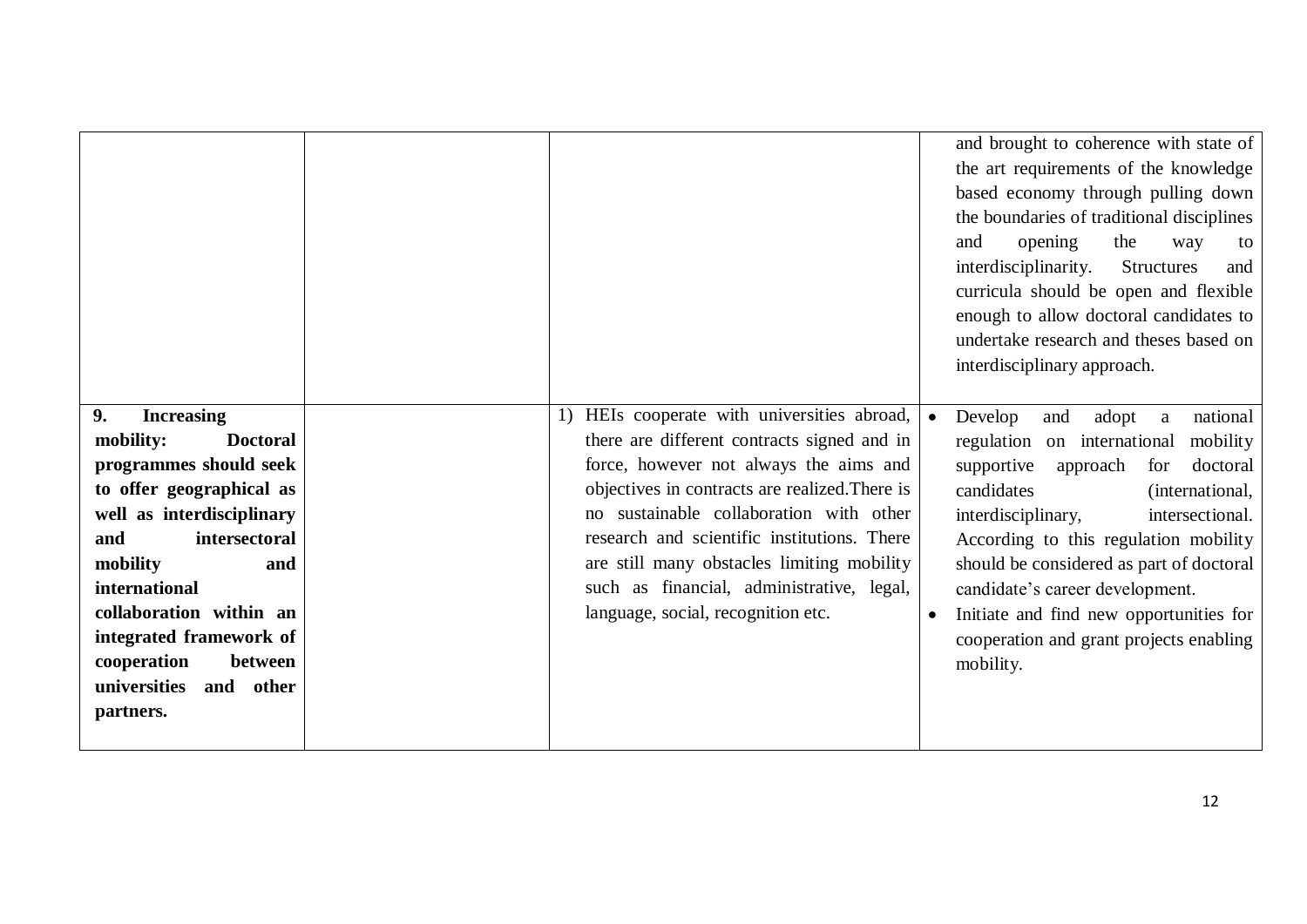| <b>Ensuring</b><br>10.   | The<br>Decree<br>of<br>the<br>$\bullet$ | Innovative research programs do not find<br>1) | To revise funding mechanisms of                |
|--------------------------|-----------------------------------------|------------------------------------------------|------------------------------------------------|
| appropriate funding: the | of<br>Government<br>the                 | public or private funding sources. There       | Doctoral programmes from the state             |
| development of quality   | Republic of Armenia on                  | is also no allocation of science funding       | budget and institutional funds taking          |
| doctoral<br>programmes   | of<br>Funding<br>Higher                 | with separate line in the most of the HEIs     | into account different factors, such as        |
| the<br>successful<br>and | Education                               | budgets. HEIs mostly ensure appropriate        | the discipline/research area, need for         |
| completion by doctoral   |                                         | funding by participating in a variety of       | laboratory work, use of special                |
| candidates<br>requires   |                                         | grant programs, another source are             | equipment etc. To adopt financial              |
| appropriate<br>and       |                                         | feepaying doctoral candidates<br>who           | incentives (tax exempt/reduction etc.)         |
| sustainable funding.     |                                         | compensate the lack of the funding.            | for the private sector to invest in            |
|                          |                                         |                                                | research Doctoral programmes(develop           |
|                          |                                         |                                                | a policy for research investments              |
|                          |                                         |                                                | setting strategic priorities and analysing     |
|                          |                                         |                                                | the effectiveness of the research              |
|                          |                                         |                                                | investments (research as a service to          |
|                          |                                         |                                                | society)).                                     |
|                          |                                         |                                                |                                                |
|                          |                                         | A very small amount of scholarship is<br>2)    | Give doctoral candidates teaching<br>$\bullet$ |
|                          |                                         | allocated only for the full-time PhD           | or research assistantship positions            |
|                          |                                         | students                                       | with employment contracts and                  |
|                          |                                         |                                                | social<br>all<br>rights<br>providing           |
|                          |                                         |                                                | doctoral candidates with decent                |
|                          |                                         |                                                | salary.                                        |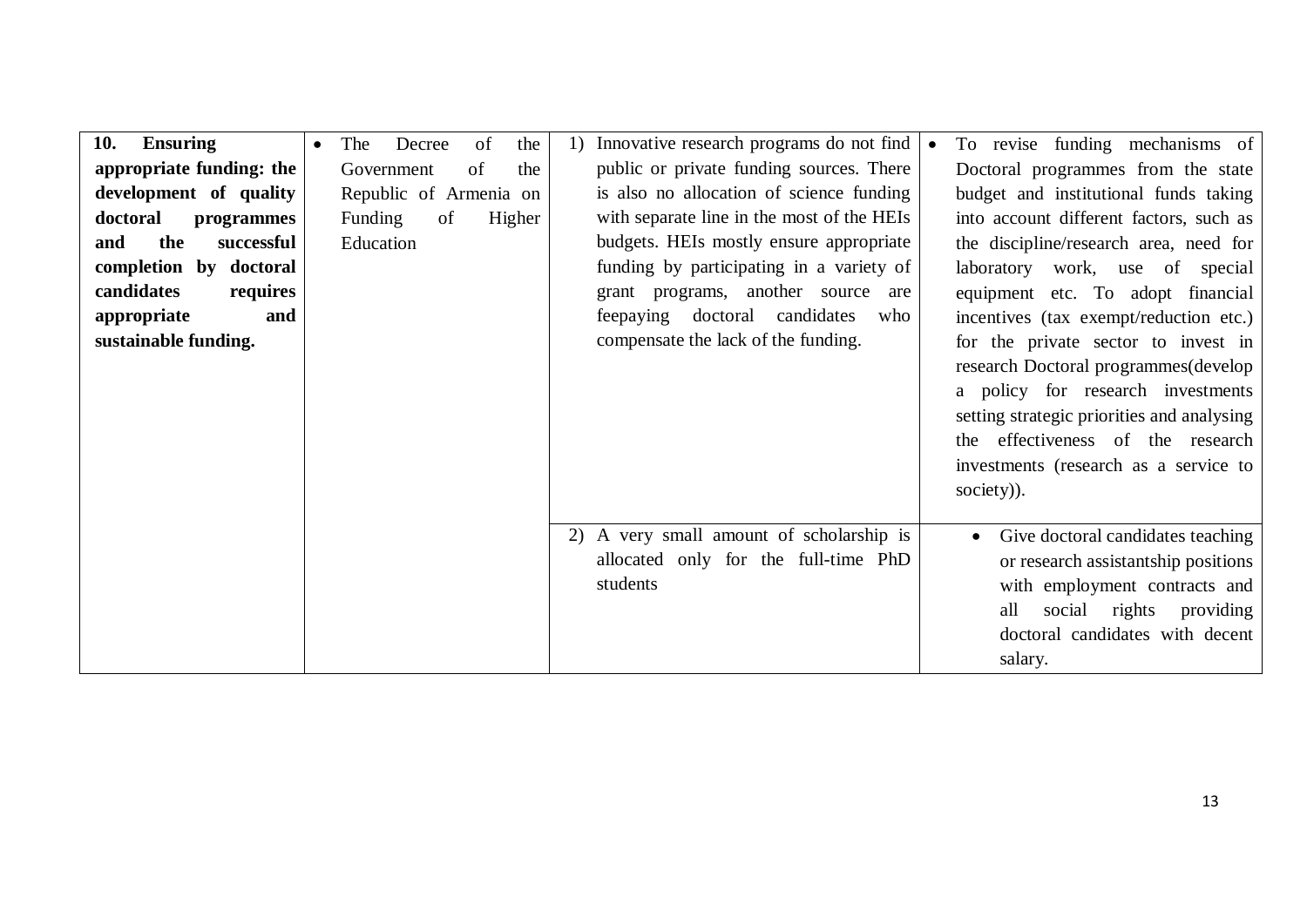## **Other proposals offered**

| N | <b>Current State of Affairs</b>                                                                                                                                                                                                                                                                                                                                                                                                                                                                                                                                                                                                                                                                    | <b>Proposed Changes</b>                                                                                                                                                                                                                                                                                                                                                                                                                                                                                                                                                                                                                                                                                                                                                                                                                                                                                                                                                                                                                                                                                                                                                                                                                  |  |  |
|---|----------------------------------------------------------------------------------------------------------------------------------------------------------------------------------------------------------------------------------------------------------------------------------------------------------------------------------------------------------------------------------------------------------------------------------------------------------------------------------------------------------------------------------------------------------------------------------------------------------------------------------------------------------------------------------------------------|------------------------------------------------------------------------------------------------------------------------------------------------------------------------------------------------------------------------------------------------------------------------------------------------------------------------------------------------------------------------------------------------------------------------------------------------------------------------------------------------------------------------------------------------------------------------------------------------------------------------------------------------------------------------------------------------------------------------------------------------------------------------------------------------------------------------------------------------------------------------------------------------------------------------------------------------------------------------------------------------------------------------------------------------------------------------------------------------------------------------------------------------------------------------------------------------------------------------------------------|--|--|
|   | 1. Admission                                                                                                                                                                                                                                                                                                                                                                                                                                                                                                                                                                                                                                                                                       |                                                                                                                                                                                                                                                                                                                                                                                                                                                                                                                                                                                                                                                                                                                                                                                                                                                                                                                                                                                                                                                                                                                                                                                                                                          |  |  |
|   | 1) The regulation on Procedures for Admissions<br>and Study in Doctoral Programmes (Aspirantura)<br>the<br>admission<br>attention to<br>places<br>more<br>examinations than to the research skills of<br>prospective Cycle 3 students as such, i.e. those<br>who get the highest points in specialisation<br>examination are accepted to study in Cycle 3<br>programmes (Aspirantura). Applicants also have<br>to undergo an exam in Principles of Informatics<br>and foreign language.<br>the process of admission to doctoral<br>In<br>programmes, the research skills of a prospective<br>Cycle 3 student are to be of crucial significance<br>knowledge<br>rather than her/his<br>disciplinary | Principle and technical approaches to admissions to Cycle 3 programmes should<br>undergo fundamental changes. Whereof, it is recommended to review the current<br>regulations on Procedures for Admissions and Study in Doctoral Programmes<br>(Aspirantura), with the aim to assess the applicant's research ability, critical thinking,<br>and interest in knowledge creation. For that purpose it is recommended to substitute the<br>entrance specialisation examination as a core component of admission with the<br>applicant's research proposal defence (VIVA examination). For detailed description of<br>the matter see the attachment 1<br>$\checkmark$ One of the requirements for admissions to doctoral programmes according to the current<br>regulation in place is submitting a research paper (referat) no longer than 20 pages from<br>the discipline one chooses to study or a list of publications in peer reviewed journals<br>from the disciplines the applicants wish to study. From the perspective of admissions<br>principles such acceptance criteria is wrong as the applicant is not yet a professional<br>publisher or a research specialist but the candidate for becoming a professional<br>researcher. |  |  |
|   | assessment.                                                                                                                                                                                                                                                                                                                                                                                                                                                                                                                                                                                                                                                                                        | In the process of admission to doctoral programmes the research skills of an applicant<br>are to be of crucial significance rather than her/his disciplinary knowledge assessment.                                                                                                                                                                                                                                                                                                                                                                                                                                                                                                                                                                                                                                                                                                                                                                                                                                                                                                                                                                                                                                                       |  |  |
|   | For detailed description of the matter see the<br>attachment 1                                                                                                                                                                                                                                                                                                                                                                                                                                                                                                                                                                                                                                     | In case of the specialisation examination requirement the applicant already possesses<br>her/his Cumulative GPA score that is an evidence of her/his knowledge of the major<br>fields of study. It is suggested to amend the requirement of passing the one at all, except<br>for those cases when the Cycle 1 or Cycle 2 (Bachelor level or Master level) major                                                                                                                                                                                                                                                                                                                                                                                                                                                                                                                                                                                                                                                                                                                                                                                                                                                                         |  |  |
|   | 2) Prospective Cycle 3 students should submit                                                                                                                                                                                                                                                                                                                                                                                                                                                                                                                                                                                                                                                      | discipline was other than the one chosen by an applicant. Additional case when such                                                                                                                                                                                                                                                                                                                                                                                                                                                                                                                                                                                                                                                                                                                                                                                                                                                                                                                                                                                                                                                                                                                                                      |  |  |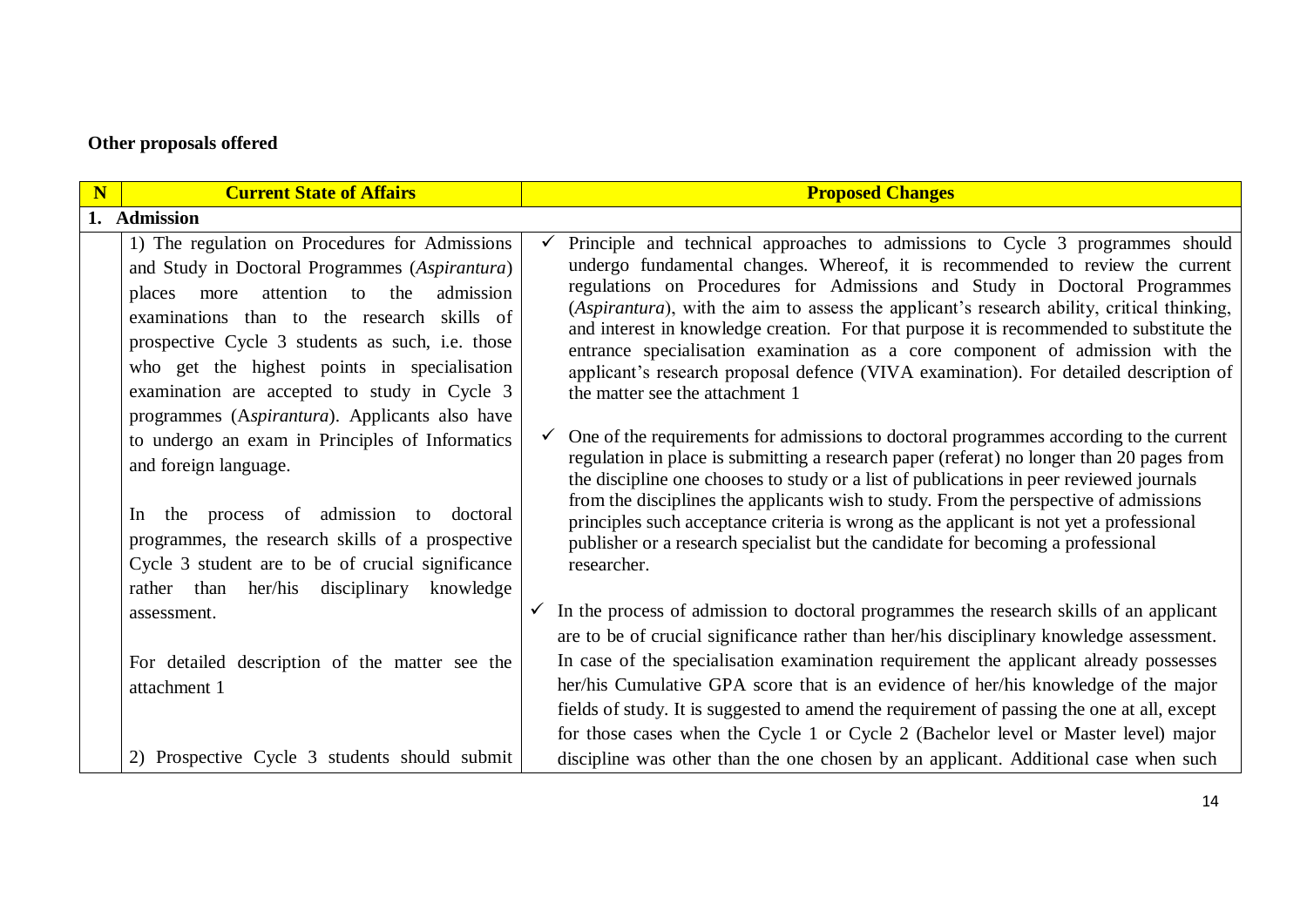certificates with foreign language minimum assigned test scores in one of three languages:

1) English - 46 from «TOEFL» (iBT) and 5.5 from «IELTS»

2) French - 200 from «TCF»

3) German - 60 from «on DaF»

Those applicants whose professional study languages were English, French or German pass examinations in other foreign languages different from the above mentioned.

There are cases when applicants whose professional working or study language was among the three required and they have to take a test in the same foreign language whatsoever according to the law.

examination may be required is when the Cumulative GPA is lower than required for the acceptance to Cycle 3 programmes.

 $\checkmark$  To recruit students to the third cycles of education based on his/her Master's thesis (without an entrance exam) if the thesis includes an element of novelty.

 $\checkmark$  If the prospective student studied in one of the three languages mentioned in the point 14 of the Government Decision N 238-N for one year or longer or majored in those languages it is suggested to provide a waiver from test or examinations in foreign language to such students. Furthermore, it is recommended to conduct a study finding 5 languages that are most often used in world research, i.e. languages in which scientific data is provided the most (publications, textbooks, and other types of academic data) apart from English, French and German and enhance the list. As the main reason behind the requirement of foreign language certificate should be the check of the applicant's ability to participate in the world's research process for which a minimum one language of global academia is necessary, there is no need to pass other foreign language test in case of the applicants proven proficiency in one of the global academic languages. In case of the study or if such studies have already been conducted the subjectivity of languages selected is substituted by validity and reliability check.

In order to make the list more comprehensive, the following internationally recognized exams must be added:

**English:** Cambridge Assessment English: 162 minimum threshold from the below-given exams:

 $\checkmark$  Cambridge English Preliminary: A2 (grade required: distinction)

 $\checkmark$  Cambridge English First: FCE

Other exams of Cambridge assessment English, which target higher levels are also accepted: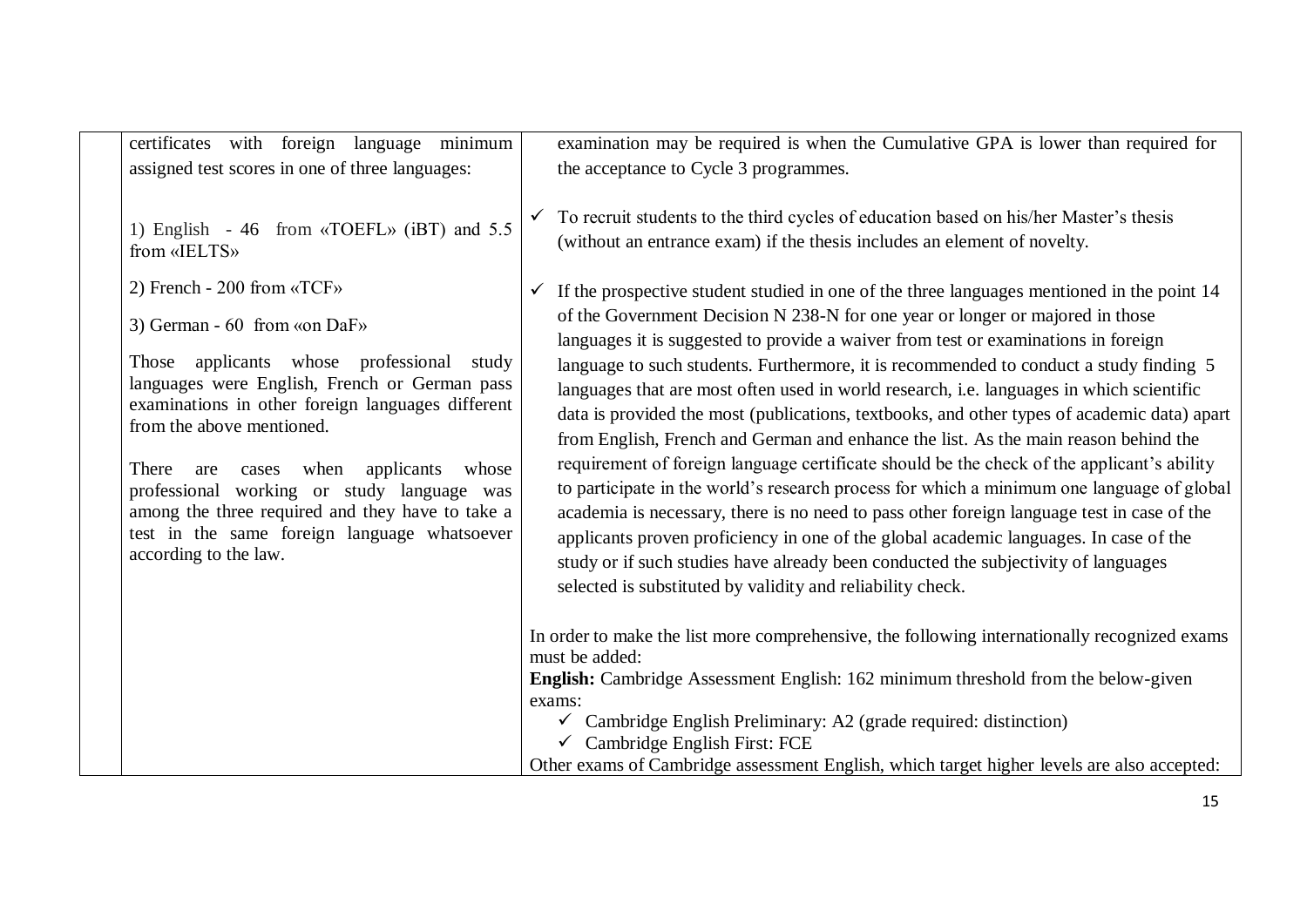| $\checkmark$ CAE (C1),<br>$\checkmark$ CPE (C2)                                                                                                                                                                                                                                                 |
|-------------------------------------------------------------------------------------------------------------------------------------------------------------------------------------------------------------------------------------------------------------------------------------------------|
|                                                                                                                                                                                                                                                                                                 |
| The core justifications of having these exams added to the list are:                                                                                                                                                                                                                            |
| • Cambridge English Language Assessment is part of the University of Cambridge.                                                                                                                                                                                                                 |
| • Cambridge English exams are aligned to the Common European Framework of                                                                                                                                                                                                                       |
| Reference for Languages (Council of Europe $2001$ ) – the international standard in<br>measuring language ability.                                                                                                                                                                              |
| • Cambridge English exams are known around the world for giving objective and<br>reliable evidence of English language ability. Extensive research and validation<br>ensures that each exam and each grade represent the same level of English, no matter<br>where or when the exams are taken. |
| • Some of the exams are cheaper that TOEFL and IELTS.                                                                                                                                                                                                                                           |
| Over 5 million Cambridge English exams are taken each year in more than 130<br>countries.                                                                                                                                                                                                       |
| • Around the world over 20,000 universities, employers, government ministries and<br>other organisations rely on these exams and qualifications as proof of English<br>language ability.                                                                                                        |

 1 http://www.cambridgeenglish.org/images/177867-the-methodology-behind-the-cambridge-english-scale.pdf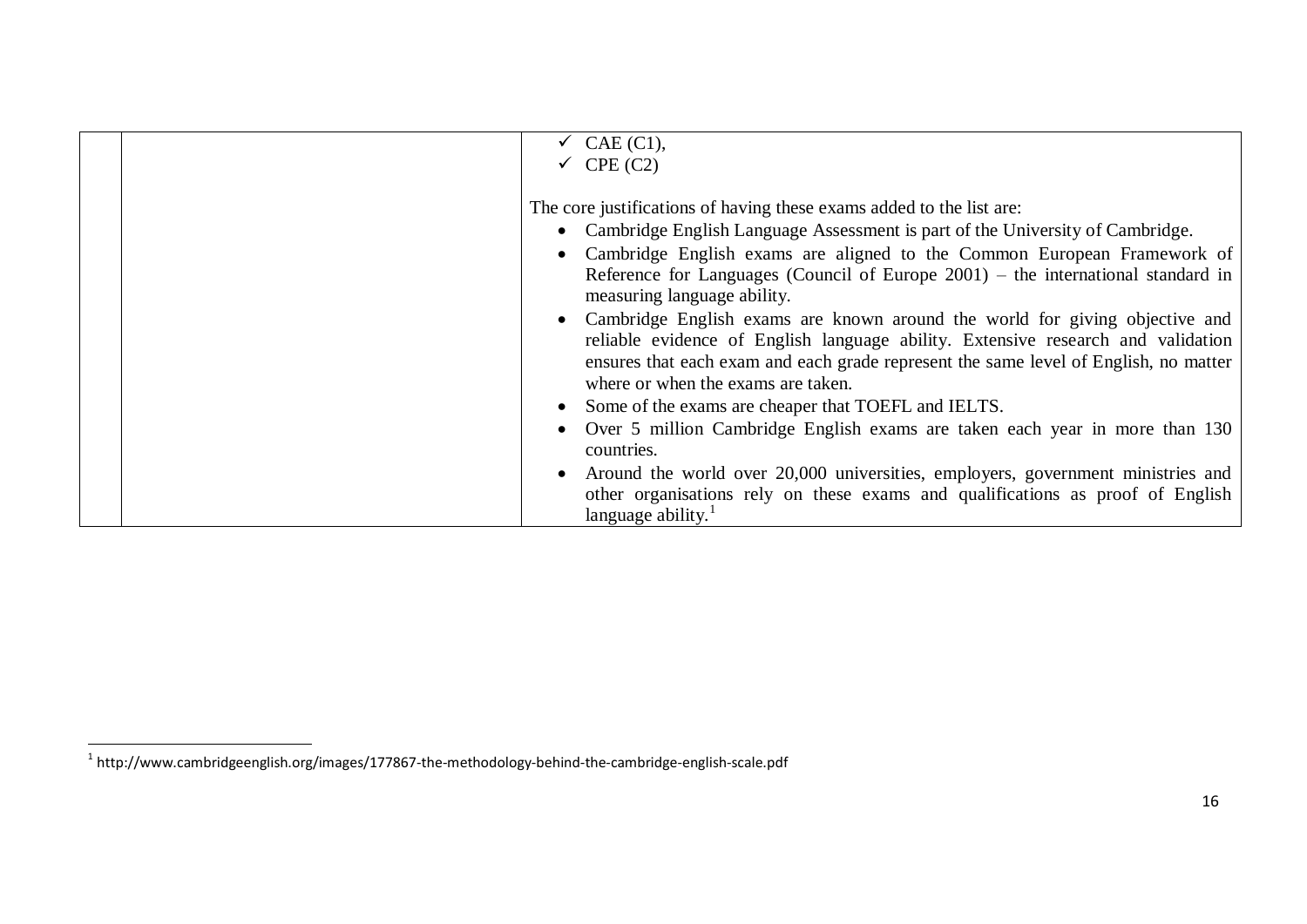|                                                                                       | If the prospective student studied in one of the three languages mentioned in the point                                                                                        |
|---------------------------------------------------------------------------------------|--------------------------------------------------------------------------------------------------------------------------------------------------------------------------------|
|                                                                                       | 14 of the Government Decision N 238-N for one year or longer or majored in those                                                                                               |
|                                                                                       | languages it is suggested to provide a waiver from test or examinations in foreign                                                                                             |
|                                                                                       | language to such students. Furthermore, it is recommended to conduct a study finding 5                                                                                         |
|                                                                                       | languages that are most often used in world research, i.e. languages in which scientific                                                                                       |
|                                                                                       | data is provided the most (publications, textbooks, and other types of academic data)                                                                                          |
|                                                                                       | apart from English, French and German and enhance the list. As the main reason behind                                                                                          |
|                                                                                       | the requirement of foreign language certificate should be the check of the applicant's                                                                                         |
|                                                                                       | ability to participate in the world's research process for which a minimum one language                                                                                        |
|                                                                                       | of global academia is necessary, there is no need to pass other foreign language test in                                                                                       |
|                                                                                       | case of the applicants proven proficiency in one of the global academic languages. In                                                                                          |
|                                                                                       | case of the study or if such studies have already been conducted the subjectivity of                                                                                           |
|                                                                                       |                                                                                                                                                                                |
|                                                                                       | languages selected is substituted by validity and reliability check.                                                                                                           |
|                                                                                       | $\checkmark$ Not to have an exam "Principles of Informatics", since not all specializations need the                                                                           |
|                                                                                       | skills and the knowledge that are required throughout the said exam. The basic skills and                                                                                      |
|                                                                                       | competences that are important include those of word, excel (not in all cases), PP and                                                                                         |
|                                                                                       |                                                                                                                                                                                |
| 2. Doctoral education                                                                 | etc.                                                                                                                                                                           |
|                                                                                       |                                                                                                                                                                                |
| 2.1During their studies doctoral candidates should                                    | It is suggested to conduct a study on contents of specialisation courses of doctoral                                                                                           |
| take an 8 credit module in specialty (major) course                                   | programmes in Armenian institutions providing doctoral degree programmes and see in                                                                                            |
| that contains the code of the dissertation topic and                                  | what way they are similar or different from the same courses on first two cycles of                                                                                            |
| pass an examination from that course. The<br>examination pass is necessary during the | study. According to opinions of number of doctoral candidates, teachers and education                                                                                          |
| acceptance to the dissertation defence as well.                                       | experts the content is all the same and taking such module on the third level of study is<br>a waste of time and recourses. Another matter of review of the doctoral programme |
|                                                                                       | structure in the context of specialisation module is the matter of multi and                                                                                                   |
|                                                                                       | interdisciplinary research, when the doctoral dissertation is going to have a cross-                                                                                           |
|                                                                                       |                                                                                                                                                                                |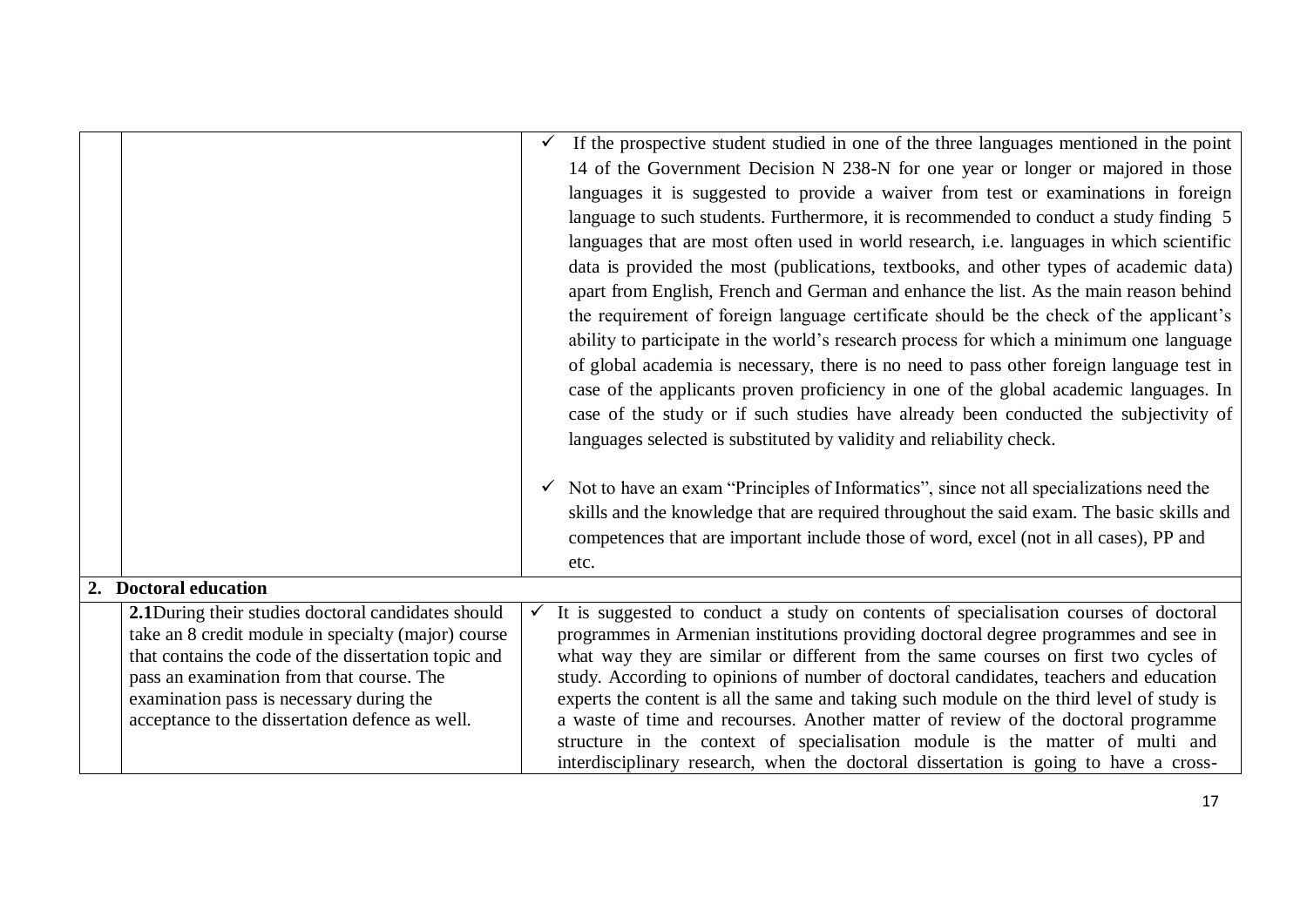| 2.2 Scientific Research Methodology is another<br>compulsory course to be taken in Cycle 3 studies<br>(Asprantura). According to the Minister decree N<br>1167-N it constitutes 4 credits.<br>From the perspective of doctoral education the<br>amount of credits and length of the course is too<br>small and needs to fall under review.                                                                                                                                                                                                                                                                              | $\checkmark$ | disciplinary format. In that case the core course in specialty should be divided into two<br>compulsory courses from the disciplines one is employing while doing her/his research.<br>In that case the amount of credits and core courses will change. More recommendations<br>in such cases are needed in the context of the C3QA project.<br>The cornerstone of doctoral education is the research ability of students and they should<br>gain competent knowledge in advanced research methods on Cycle 3 level. This course<br>should be recognised as the core compulsory course in doctoral degree programmes<br>instead of the courses on specialisation that are central in credit amounts and<br>significance according to the current regulation.<br>$\checkmark$ It is recommended to select the examination from research methodology as central in<br>the process of entrance to the dissertation defence process substituting current<br>specialisation examination pass necessity according to the Government decision N 327.<br>Given the fact that for 3, 4 consecutive years a doctoral candidate carries out an<br>intensive research around the topic s/he has initiated there is no sense in overloading the<br>doctoral candidate with the obligation of passing an exit exam from the specialization. |
|-------------------------------------------------------------------------------------------------------------------------------------------------------------------------------------------------------------------------------------------------------------------------------------------------------------------------------------------------------------------------------------------------------------------------------------------------------------------------------------------------------------------------------------------------------------------------------------------------------------------------|--------------|-------------------------------------------------------------------------------------------------------------------------------------------------------------------------------------------------------------------------------------------------------------------------------------------------------------------------------------------------------------------------------------------------------------------------------------------------------------------------------------------------------------------------------------------------------------------------------------------------------------------------------------------------------------------------------------------------------------------------------------------------------------------------------------------------------------------------------------------------------------------------------------------------------------------------------------------------------------------------------------------------------------------------------------------------------------------------------------------------------------------------------------------------------------------------------------------------------------------------------------------------------------------------------------------------------------------------------|
| 2.3 Internship is another compulsory credit to be<br>accumulated by doctoral students constituting the<br>amount of 10 credits. In the meantime, those<br>doctoral candidates who possess a minimum of 6<br>month work experience may skip the internship<br>and accumulate credits based on a letter of<br>reference presented from the workplace.<br>The definition of the internship should be more<br>precise. Internship is significant on a Cycle 3 level<br>as it combines a doctoral education with industry<br>as such developing doctoral candidates' empirical<br>skills and knowledge which are crucial for |              | $\checkmark$ It is recommended to review the definition of internship requirement on doctoral<br>programs with an emphasis on professional internship directly connected with fields of<br>study of doctoral students. Then the footnote of the requirement on internship credit<br>accumulation in the Minister decree N 1167-N ( 6 month of work experience) may<br>look inappropriate, i.e. one can have a work experience in the sector different from her/his<br>field of research (working as an accountant but enrolled in a doctoral programme<br>majoring in physics).                                                                                                                                                                                                                                                                                                                                                                                                                                                                                                                                                                                                                                                                                                                                               |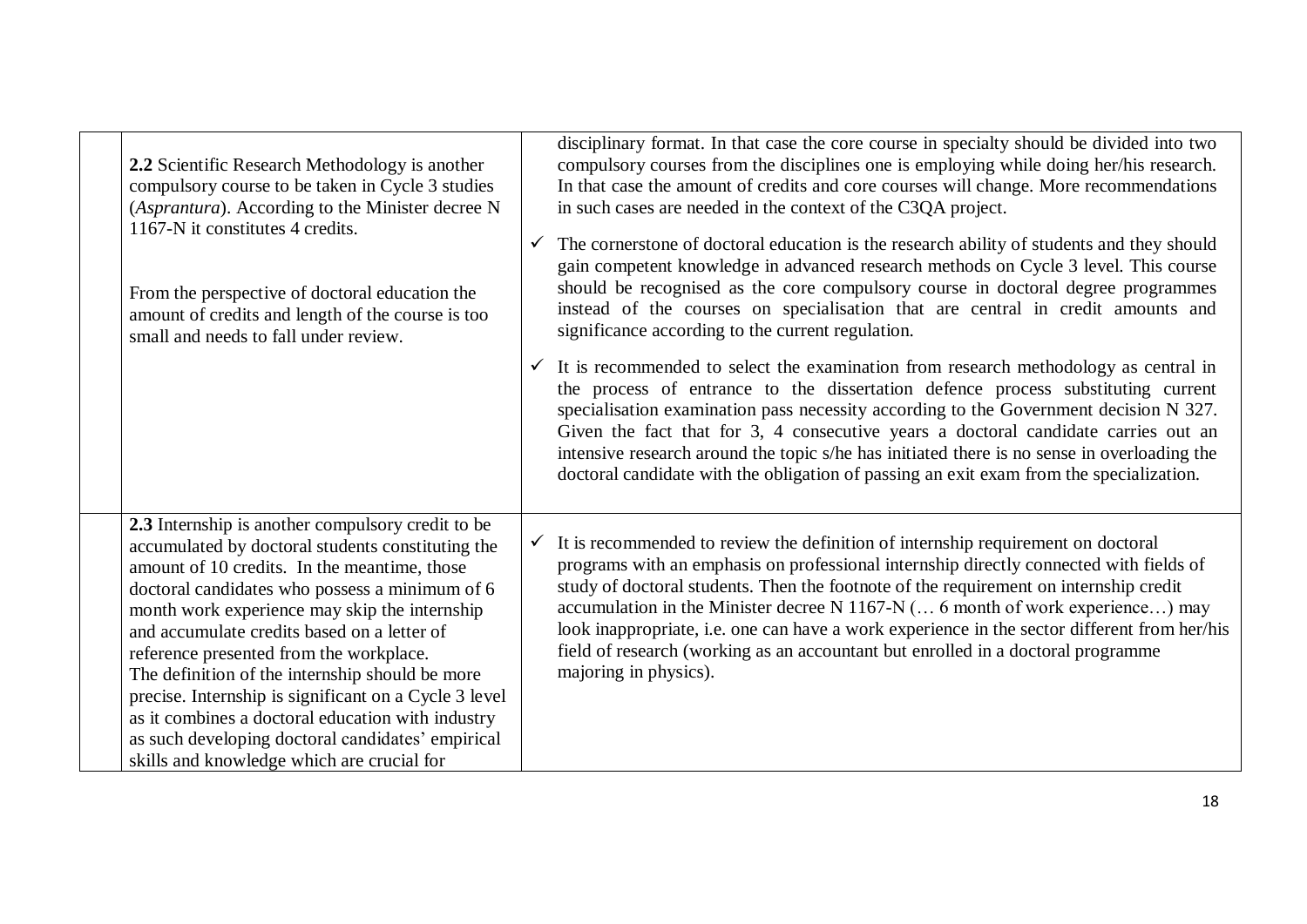| completing a research project as well.                                                                                                                                                                                                                                                                                                                                                                                                                                                                                                                                                                                                                                                                                                                                                                                                                                                                                                                                                                                                                                                                                                                                                                                                                                  |                                                                                                                                                                                                                                                                                                                                                                                                                                                                                                                                                                                                                                                                                                                                                                                                                                                                                                                                                                                                                                                                                                                                                                                                                                                                                                                                                                                                                                                                                                                                                                                                                                                                                                                                                                                                                                                                                                                                                                                                                                                                        |
|-------------------------------------------------------------------------------------------------------------------------------------------------------------------------------------------------------------------------------------------------------------------------------------------------------------------------------------------------------------------------------------------------------------------------------------------------------------------------------------------------------------------------------------------------------------------------------------------------------------------------------------------------------------------------------------------------------------------------------------------------------------------------------------------------------------------------------------------------------------------------------------------------------------------------------------------------------------------------------------------------------------------------------------------------------------------------------------------------------------------------------------------------------------------------------------------------------------------------------------------------------------------------|------------------------------------------------------------------------------------------------------------------------------------------------------------------------------------------------------------------------------------------------------------------------------------------------------------------------------------------------------------------------------------------------------------------------------------------------------------------------------------------------------------------------------------------------------------------------------------------------------------------------------------------------------------------------------------------------------------------------------------------------------------------------------------------------------------------------------------------------------------------------------------------------------------------------------------------------------------------------------------------------------------------------------------------------------------------------------------------------------------------------------------------------------------------------------------------------------------------------------------------------------------------------------------------------------------------------------------------------------------------------------------------------------------------------------------------------------------------------------------------------------------------------------------------------------------------------------------------------------------------------------------------------------------------------------------------------------------------------------------------------------------------------------------------------------------------------------------------------------------------------------------------------------------------------------------------------------------------------------------------------------------------------------------------------------------------------|
| 3. Pre-defense                                                                                                                                                                                                                                                                                                                                                                                                                                                                                                                                                                                                                                                                                                                                                                                                                                                                                                                                                                                                                                                                                                                                                                                                                                                          |                                                                                                                                                                                                                                                                                                                                                                                                                                                                                                                                                                                                                                                                                                                                                                                                                                                                                                                                                                                                                                                                                                                                                                                                                                                                                                                                                                                                                                                                                                                                                                                                                                                                                                                                                                                                                                                                                                                                                                                                                                                                        |
| Postgraduate academic degrees are awarded by<br>$\checkmark$<br>the specialised councils on the basis of formal<br>doctoral thesis defence. The Supreme<br>Certifying Commission (SCC) of the Ministry<br>of Education and Science of the Republic of<br>Armenia confers diplomas to the awardees.<br>The specialised councils are established by the<br>SCC at the scientific and HEIs, scientific<br>manufacturing companies, and scientific<br>technological organisations. The SCC also<br>decides other crucial requirements and<br>procedures on the Cycle 3 level, especially in<br>the process when the dissertation is entering<br>the defence part.<br>Notwithstanding the fact that the current<br>$\checkmark$<br>system of pre-defense and defense foresees an<br>array of stages a doctoral candidate must go<br>through, and regardless of the fact that thesis<br>stages have been implemented to ensure the<br>postgraduate thesis is of corresponding quality<br>when it reaches the defense, the mechanism<br>does not serve its purpose, since there are<br>numerous cases when the thesis is being turned<br>down by the Supreme Certifying Commission<br>because of myriad issues ranging from<br>plagiarism, to irrelevant ideas embedded in the | Within the scope of the C3QA project it is excepted to address the following matter: if it<br>$\checkmark$<br>is necessary to review the current procedures on conferring the Cycle 3 degrees in favour<br>of enhancing the role of HEIs and other institutions providing doctoral programmes in this<br>process or the current regulation may not be considered a direct violation of the Bologna<br>Process principles on institutional and academic autonomy?<br>To make the whole process more transparent the following stages are suggested:<br>$\checkmark$<br>annual presentation of the work undertaken (an acting mechanism currently),<br>pre-defense with the involvement of representatives of the Scientific Council of the<br>HEI and those of Specialized Councils. The decision on who the latter is/are will be<br>made by the president of the Specialized Council is question. The core idea binding<br>this suggestion is that at times the pre-defense is quite lenient in nature, given the<br>fact that all those present are colleagues and acute criticism might be mal-viewed.<br>The presence of representatives from the Specialized Council will ensure there is an<br>external eye to reveal any issues that might result in turning the paper down at later<br>stages.<br>During the stage when two opponents and the leading organization are appointed by<br>the PC, the concept of so-called "black opponents" can be introduced as sth<br>mandatory for this stage. Currently, the "black opponent" is appointed in the<br>scenario when there are some "against" votes as an outcome of secret voting. Yet,<br>given the fact that Armenia is a small country, and it is quite easy to find some<br>influential people who would be able to exercise pressing, the idea of someone<br>who's incognito can be a useful way out. Also, this will eradicate the cases when the<br>paper is turned down after the defense.<br>Given the fact that for 3, 4 consecutive years the PhD student carries out an intensive<br>$\checkmark$ |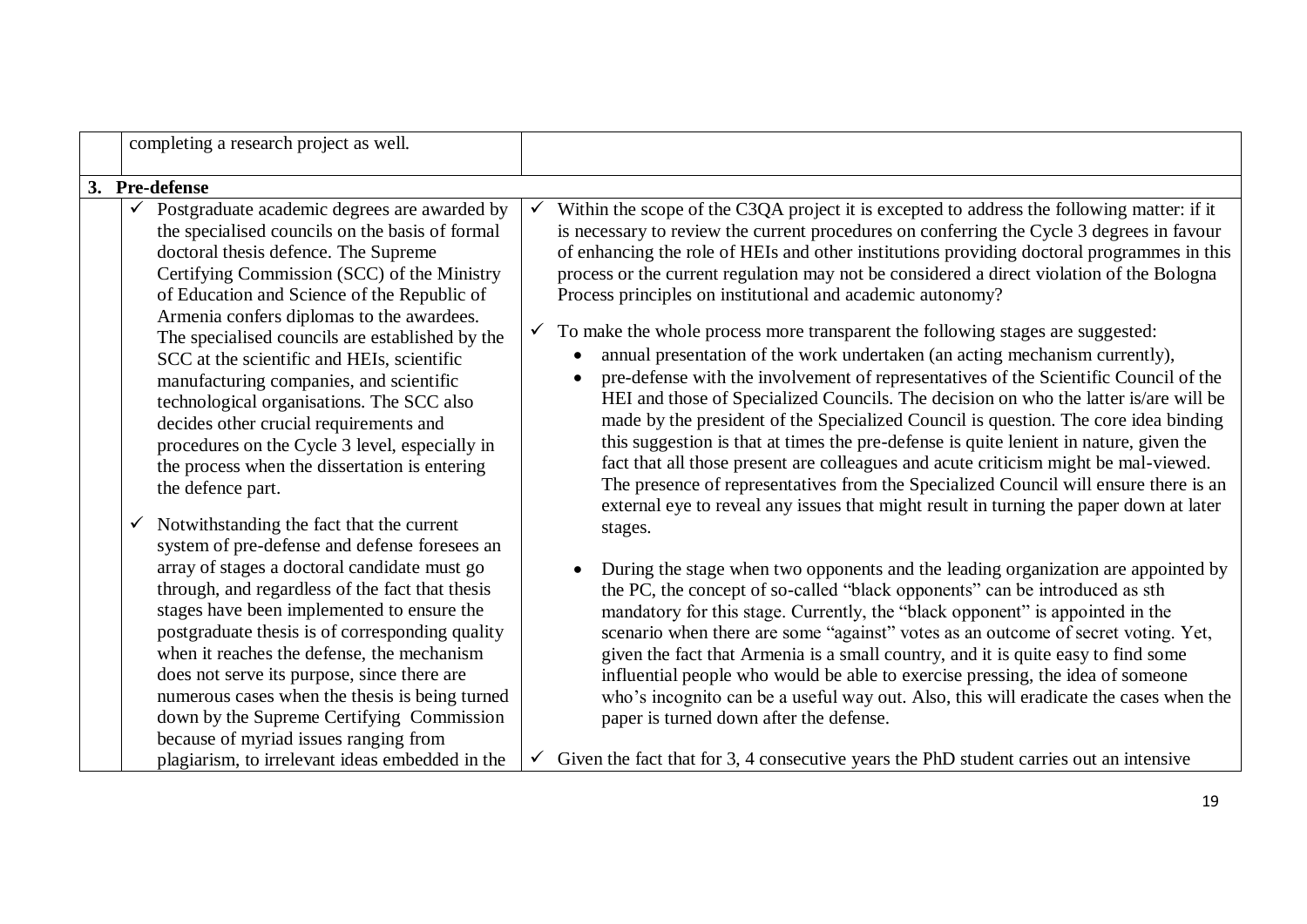| text.                          | research around the topic s/he has initiated, we are inclined to believe that there is no               |
|--------------------------------|---------------------------------------------------------------------------------------------------------|
| Exit exam from specialization. | sense in overloading the student with the obligation of passing a exit exam from the<br>specialization. |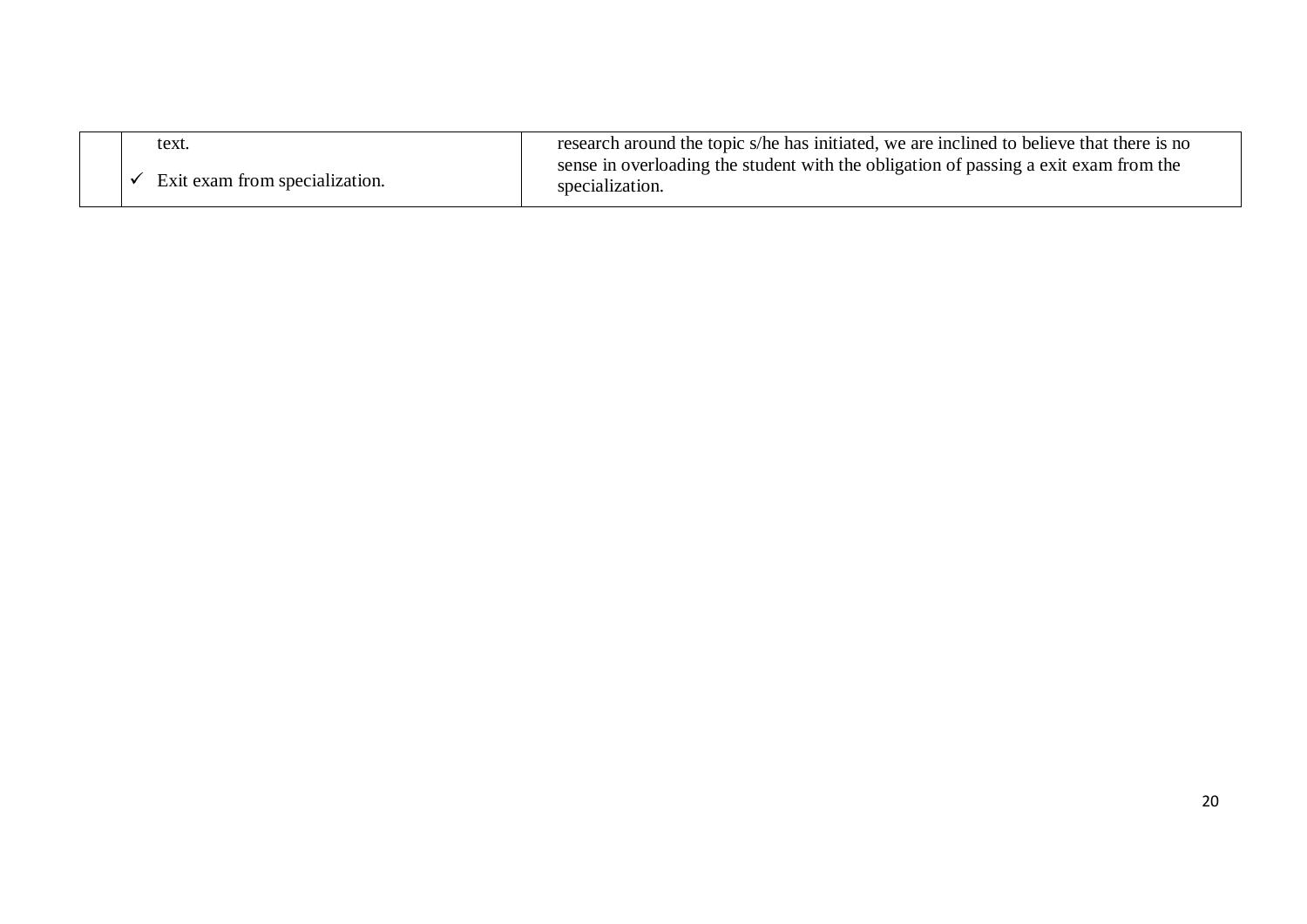$\overline{a}$ 

## **Research Proposal vs Specialisation examination during the admissions to Cycle 3 programmes**

The government decision on Procedures for Admissions and Study in Doctoral Programmes (A*spirantura*) places more attention to the admission examinations than to the research skills of prospective Cycle 3 students as such.

According to the Salzburg Principles: "…the core element of all doctoral programmes is, and should remain, training by doing research. Only training by research can provide doctoral candidates with core skills such as problem solving; innovative, creative and critical thinking; analysing and synthethising knowledge; and developing strategies. Doctoral candidates are young professionals who are trained through research and who make an important contribution to the creation of new knowledge, products, methods and systems, and to knowledge transfer. Training by research is the main element that differentiates doctoral cycle from the first and second cycles in the Bologna Process. With Barcelona and Lisbon goals in mind it is clear that Europe needs more researchers who will be able to work not only in academia, but also in the various sectors of the economy and society, industry, SMEs, public sector, NGOs, etc." and "…Doctoral candidates should be considered as early stage researchers and research partners and treated as professionals who make an important contribution to the creation of new knowledge. It was noted in the European Charter for Researchers: "Early stage researchers are professionals who are trained through research in the conception or creation of new knowledge, products, processes, methods and systems, and in the management of the projects concerned".<sup>2</sup>

 $^{2}$  General Rapporteur's Report, Doctoral programmes for the European Knowledge Society, Bologna Seminar, Salzburg, 3-5 February 2005, available at [http://www.eua.be/eua/jsp/en/upload/Salzburg\\_Report\\_final.1129817011146.pdf](http://www.eua.be/eua/jsp/en/upload/Salzburg_Report_final.1129817011146.pdf)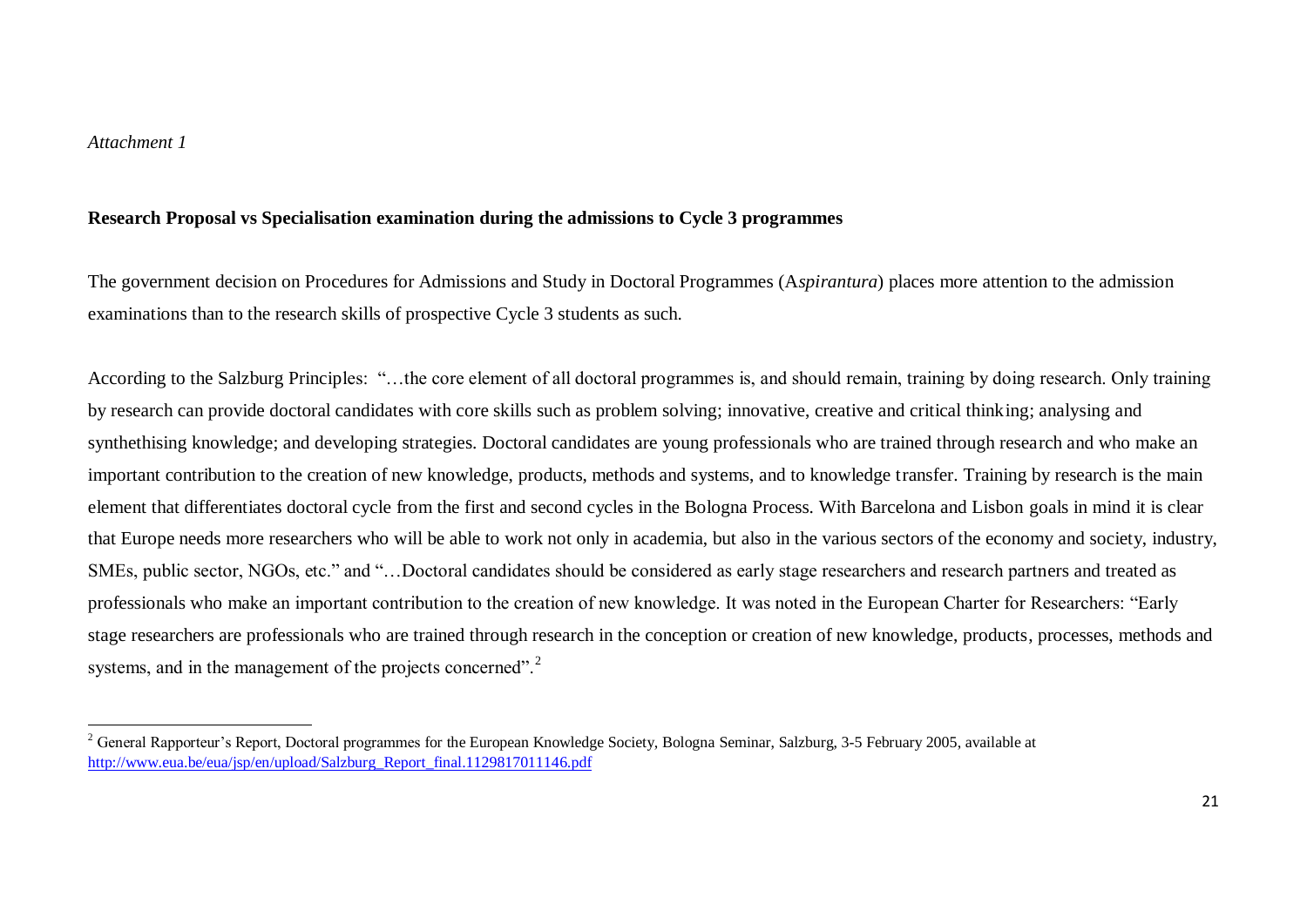As cited in the Salzburg II recommendations: "…doctoral education…rests on the practice of research, which makes it fundamentally different from the first and second cycles"<sup>3</sup>.

The focus on knowledge creation, research skills and competences is key in the National Framework of Qualifications of the Republic of Armenia<sup>4</sup>.

Article 9 of the draft law on Higher Education of the Republic of Armenia defines the third cycle of higher education as "..aspirant (doctoral) studies during which a student acquires in-depth and complex knowledge, skills and competence in one or several interrelated disciplines to conduct research and professional activities and create new knowledge". Hence, the development of the Cycle 3 education, including the admission procedures should be carried out in a manner different from the first two cycles. It may not be correct to apply same principles and tools of admissions as are employed in the first two cycles of studies (Bachelor and Master level).

Therefore, in the process of admission to doctoral programmes, the research skills of a prospective Cycle 3 student are to be of crucial significance rather than her/his disciplinary knowledge assessment. In case of the latter assessment the applicant already possesses her/his Cumulative GPA score that is an evidence of her/his knowledge of the fields of study.

This is why the principle and technical approaches to admissions to Cycle 3 programmes (*Aspirantura*) should undergo fundamental changes. Whereof, it is recommended to review the current regulations on *Procedures for Admissions and Study in Doctoral Programmes (Aspirantura),* with

 $\overline{a}$ 

<sup>&</sup>lt;sup>3</sup> European University Association (2010), *Salzburg II Recommendations: European Universities' Achievements Since 2005 in Implementing the Salzburg Principles, Brussels,* available at [http://www.eua.be/Libraries/publications-homepage-list/Salzburg\\_II\\_Recommendations.pdf?sfvrsn=0](http://www.eua.be/Libraries/publications-homepage-list/Salzburg_II_Recommendations.pdf?sfvrsn=0)

<sup>4</sup> Government Decision of 31 March 2011 N332-N on "*Establishment of the National Framework of Qualifications of the Republic of Armenia*", Unofficial Translation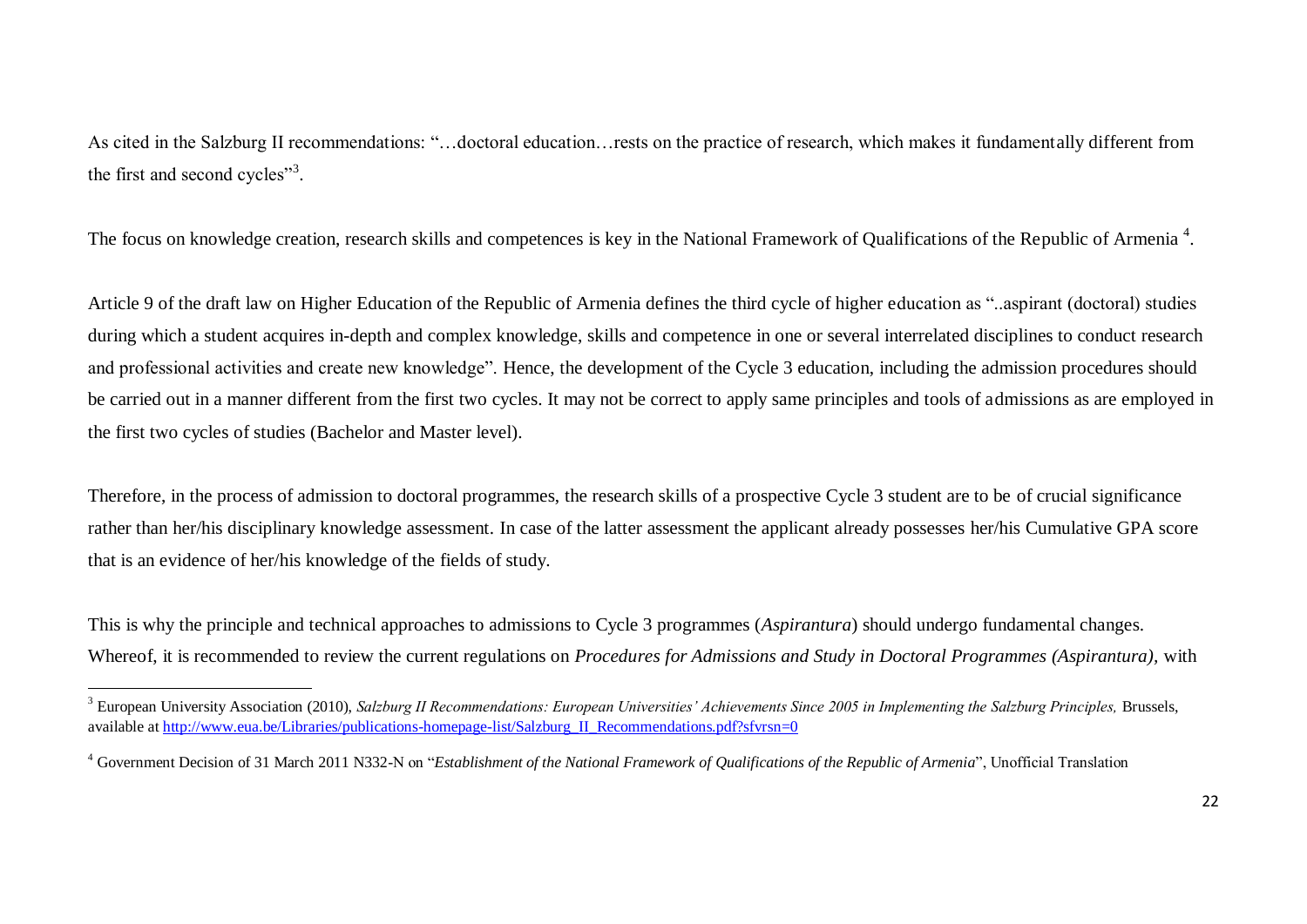the aim to assess the applicant's research ability, critical thinking, and interest in knowledge creation. For that purpose it is recommended to substitute the entrance specialisation examination as a core component of admission with the applicant's **research proposal defence (VIVA examination)**.

The components of a research proposal shall be:

- Clearly defined research question
- Clearly stated hypothesis
- Tentative literature review that demonstrates what research gap is going to be covered by the future research project
- Clearly described methodology of the future research that will include:
	- Detailed Justification of research methods, techniques and tools to be employed for data collection and analysis ( i.e. why doing a qualitative research rather than quantitative, why doing an interview instead of a survey, why doing a statistical analysis rather than textual analysis, why focus groups instead of observation, why doing a case study, why doing a single case study instead of multiple case studies, why doing a regression analysis instead of a correlation analysis, why doing a content analysis rather than discourse analysis, why doing a multidisciplinary study?)
	- Detailed justification of the types of data to be collected and analysed
	- Detailed justification of discipline(s) to be touched inside the research.

Such Cycle 3 entrance practice is employed by the world's leading universities (see entrance criteria of the top 100 universities according to the QS World University Rankings, Shanghai Jiao Tong University Academic Ranking of World Universities (ARWU), and others).